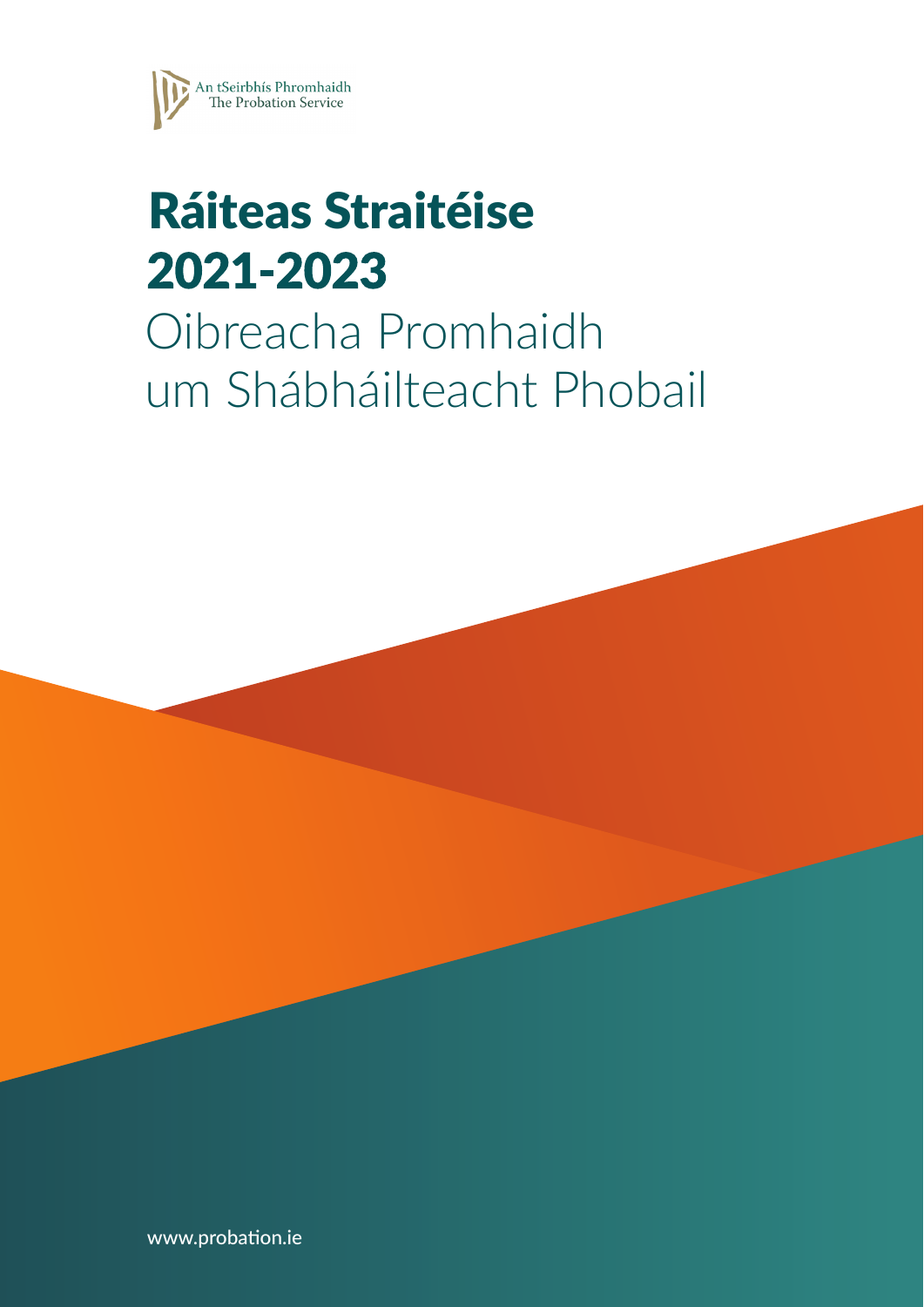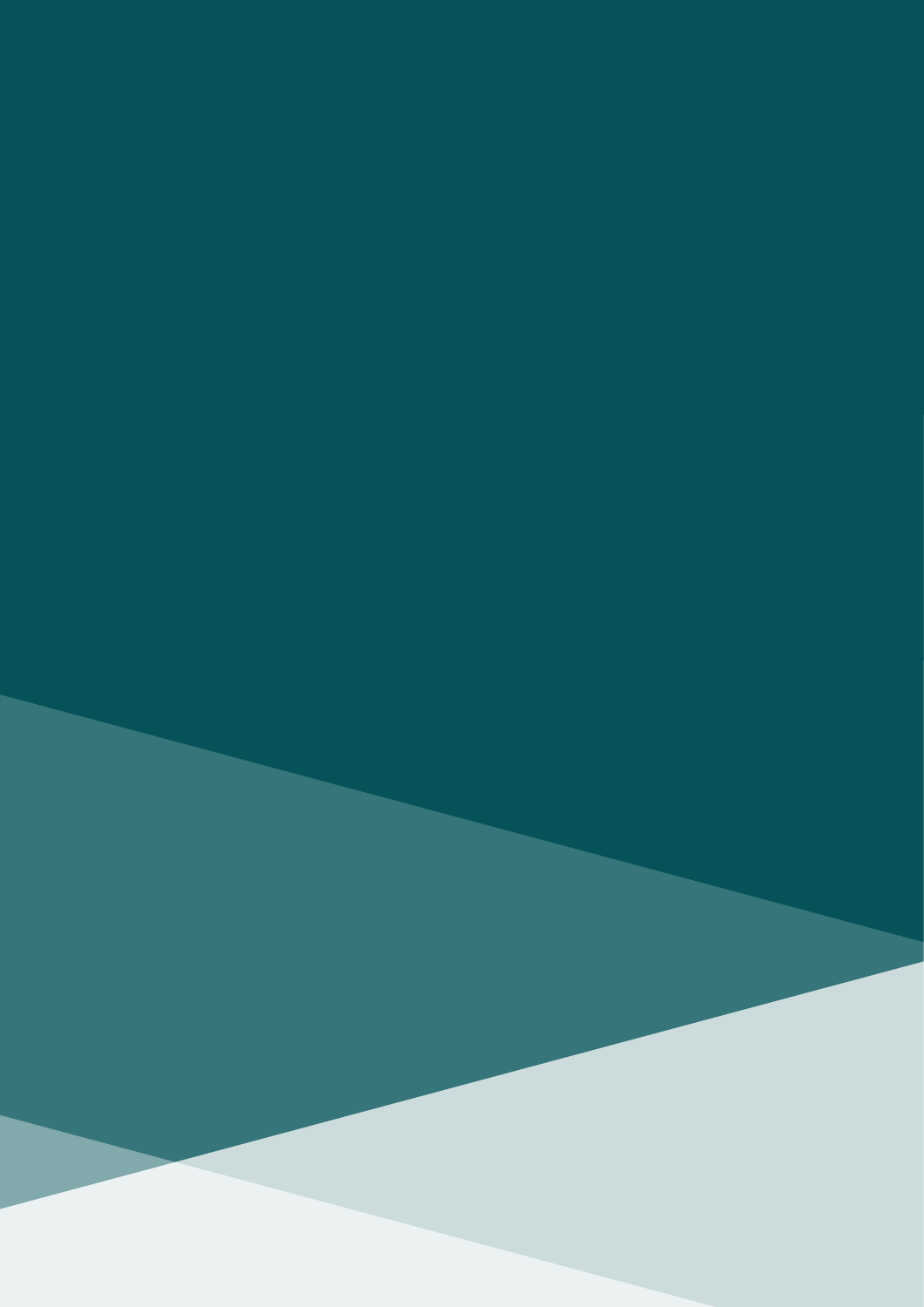## Clár na nÁbhar:

| Brollach ón Stiúrthóir                             |    |
|----------------------------------------------------|----|
| Obair na Seirbhíse Promhaidh                       | 6  |
| Ár bhFís, Misean & Treoirphrionsabail              | 7  |
| Ár dTimpeallacht Oibriúcháin                       | 8  |
| Ár Straitéis a Fhorbairt                           | 9  |
| Ár gColúin Straitéiseacha/ Spriocanna              | 10 |
| Sábháilteacht Pobail a Fheabhsú<br>– Colún 1       | 12 |
| - Colún 2 Comhoibriú agus Rannpháirtíocht a Neartú | 14 |
| - Colún 3 Ionchuimsiú a Chur Chun Cinn             | 16 |
| - Colún 4 Ár bhFoireann a Chumhachtu               | 18 |
| - Colún 5 Ár gCur Chuige a Nuachóiriú              | 20 |
| Aguisín 1- Struchtúr Eagrúcháin                    | 22 |
| Aguisín 2 - Creat Reachtach                        | 23 |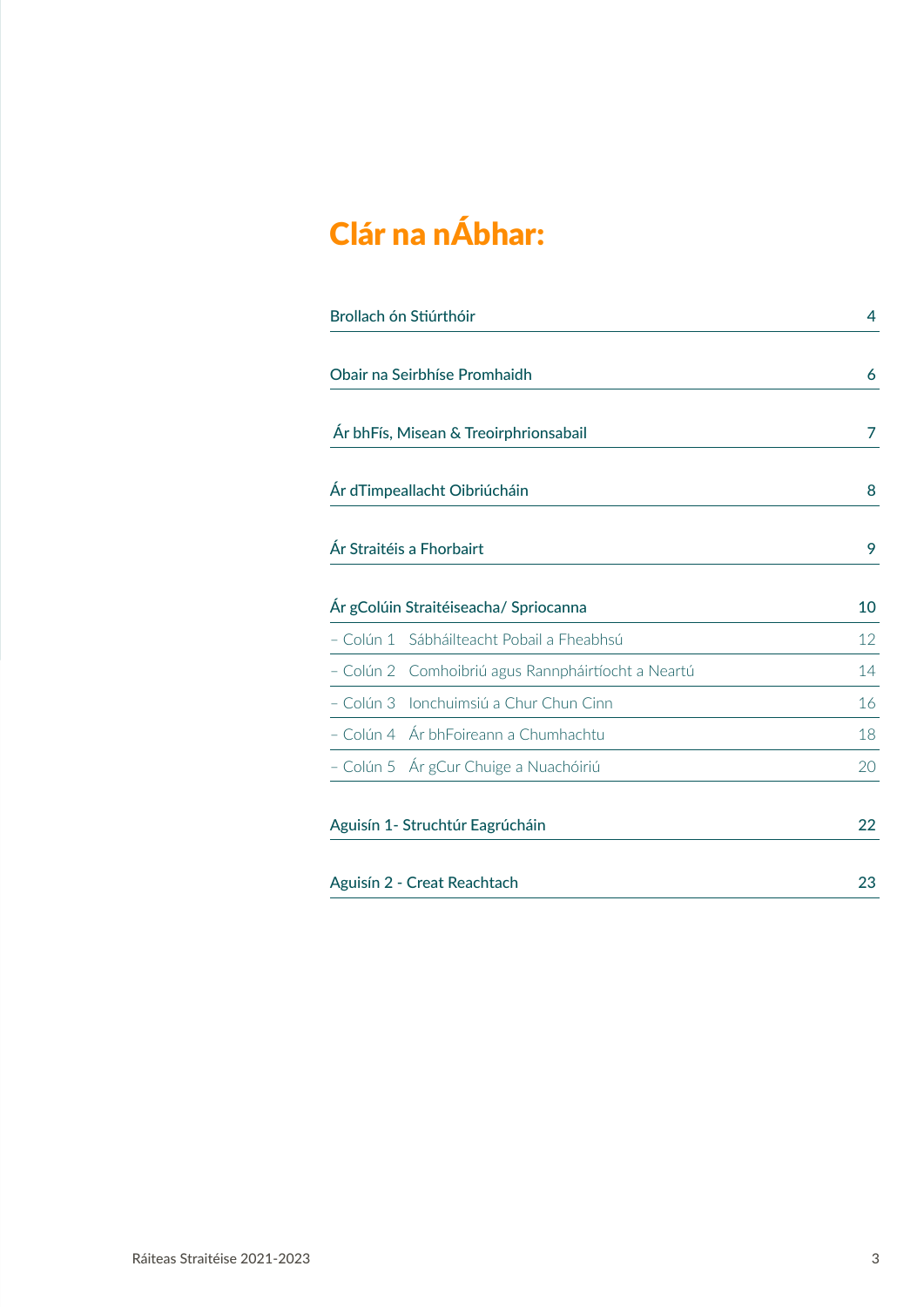### Brollach ón Stiúrthóir

**Tá áthas orm Ráiteas Straitéise nua 2021-2023 na Seirbhíse Promhaidh a chur i láthair. Is í an fhís atá againn ná** *'pobail níos sábháilte agus níos uilechuimsithí ina dtugtar aghaidh go héifeachtach ar chiontú agus ar na cúiseanna atá leis'* **a chinntiú agus sa phlean seo leagamar amach cúig réimse tosaíochta agus na príomhspriocanna straitéiseacha gaolmhara is gá chun é seo a bhaint amach.**

Leagann an Straitéis seo clár oibre uaillmhianach amach dúinn do na trí bliana amach romhainn agus tógann sí ar éachtaí suntasacha na Seirbhíse go dtí seo. Ullmhaíodh é i gcomhthéacs an Chláir Rialtais: Ár dTodhchaí Le Chéile agus leagtar amach ann roinnt spriocanna straitéiseacha a chuirfidh ar chumas na Seirbhíse Promhaidh ár ról iomlán a imirt i [Straitéis na](http://www.justice.ie/ga/JELR/An_Roinn_Dl%C3%AD_agus_Cirt_R%C3%A1iteas_Strait%C3%A9ise_2021_go_2023.pdf/Files/An_Roinn_Dl%C3%AD_agus_Cirt_R%C3%A1iteas_Strait%C3%A9ise_2021_go_2023.pdf
)  [Roinne Dlí agus Cirt 2021-2023](http://www.justice.ie/ga/JELR/An_Roinn_Dl%C3%AD_agus_Cirt_R%C3%A1iteas_Strait%C3%A9ise_2021_go_2023.pdf/Files/An_Roinn_Dl%C3%AD_agus_Cirt_R%C3%A1iteas_Strait%C3%A9ise_2021_go_2023.pdf
) agus sa Straitéis tionscnaimh Earnála um Cheartas Coiriúil 2021-2023.

Tá maoirseacht éifeachtach daoine aonair atá faoi réir smachtbhannaí pobail mar bhunchloch na hoibre a dhéanaimid agus tá an tSeirbhís Promhaidh ag forbairt agus ag cur feabhais ar a córas, a próiseas agus a cleachtas i gcónaí de réir fianaise agus taighde nua. Chuige sin, tiomantas ar leith le linn na straitéise seo is ea cur chun feidhme Chreat Maoirseachta Ciontóirí na hÉireann (IOSF), samhail shaincheaptha de chleachtas promhaidh, is é sin, fianaise atá bunaithe ar fhianaise agus a thacaíonn le taighde. Beidh an tsamhail chleachtais nua seo mar bhonn agus mar thaca ag ár gcuid oibre agus ag cur lenar ár gcumas tuilleadh forbartha a dhéanamh mar eagraíocht, lena chinntiú go n-oibreoimid chomh héifeachtach agus chomh gairmiúil agus is féidir linn. Cinnteoidh cur i bhfeidhm an IOSF go mbeidh ár gcuid oibre éifeachtach, comhsheasmhach agus cuntasach, agus go mbeidh torthaí níos fearr ann d'úsáideoirí seirbhíse agus do phobail níos sábháilte sa deireadh.

Ag teacht leis seo, leagtar béim sa Straitéis ar dhearbhú cáilíochta agus ar chur chuige dírithe ar thorthaí inár gcuid oibre. Ligfidh sé seo dúinn sonraí a bhailiú, a anailísiú agus a mheasúnú go córasach chun bonn eolais a chur faoi chinntí cleachtais agus beartais leanúnacha.

Leanann an tSeirbhís Promhaidh ag tabhairt tosaíochta do chomhoibriú ilghníomhaireachta agus leagann an Straitéis seo béim ar roinnt spriocanna a dhíríonn ar obair chomhpháirtíochta a neartú lenár gcomhpháirtithe ceartais choiriúil, eagraíochtaí reachtúla eile agus na hearnálacha pobail agus deonacha.

Tá Covid-19 tar éis an bealach a oibrímid a athrú agus chuir sé iallach orainn freagairt go tapa agus athrú a dhéanamh ar an mbealach a ndéanaimid seirbhísí dár ngeallsealbhóirí, go háirithe ár n-úsáideoirí seirbhíse. Leis an bhfreagra ar Covid-19, cuireadh béim ar seiftiúlacht agus tiomantas ár bhfoireann agus léirigh sé an leibhéal ard intleachtachta agus nuálaíochta inár n-eagraíocht. Cé go raibh Covid-19 ina fhórsa suaiteach inár saol, úsáidfimid an cur isteach seo mar chatalaíoch chun leas a bhaint as cultúr buan nuálaíochta ina bhfuil cumhacht agus cumas ag baill foirne, i ngach ceann dá róil, a bheith nuálaíoch. Agus atáimid sa tóir air seo, glacfaimid le cumais nua TFC agus uasmhéadóimid a n-úsáid chun an bealach a ndéanaimid cumarsáid agus conas a sholáthraímid ár seirbhísí a nuachóiriú. Tacófar leis seo trí struchtúr teicneolaíochta níos láidre agus níos nua-aimseartha, ag bunú seirbhíse níos sonraí-tiomáinte, níos cuntasaí agus bunaithe ar thorthaí.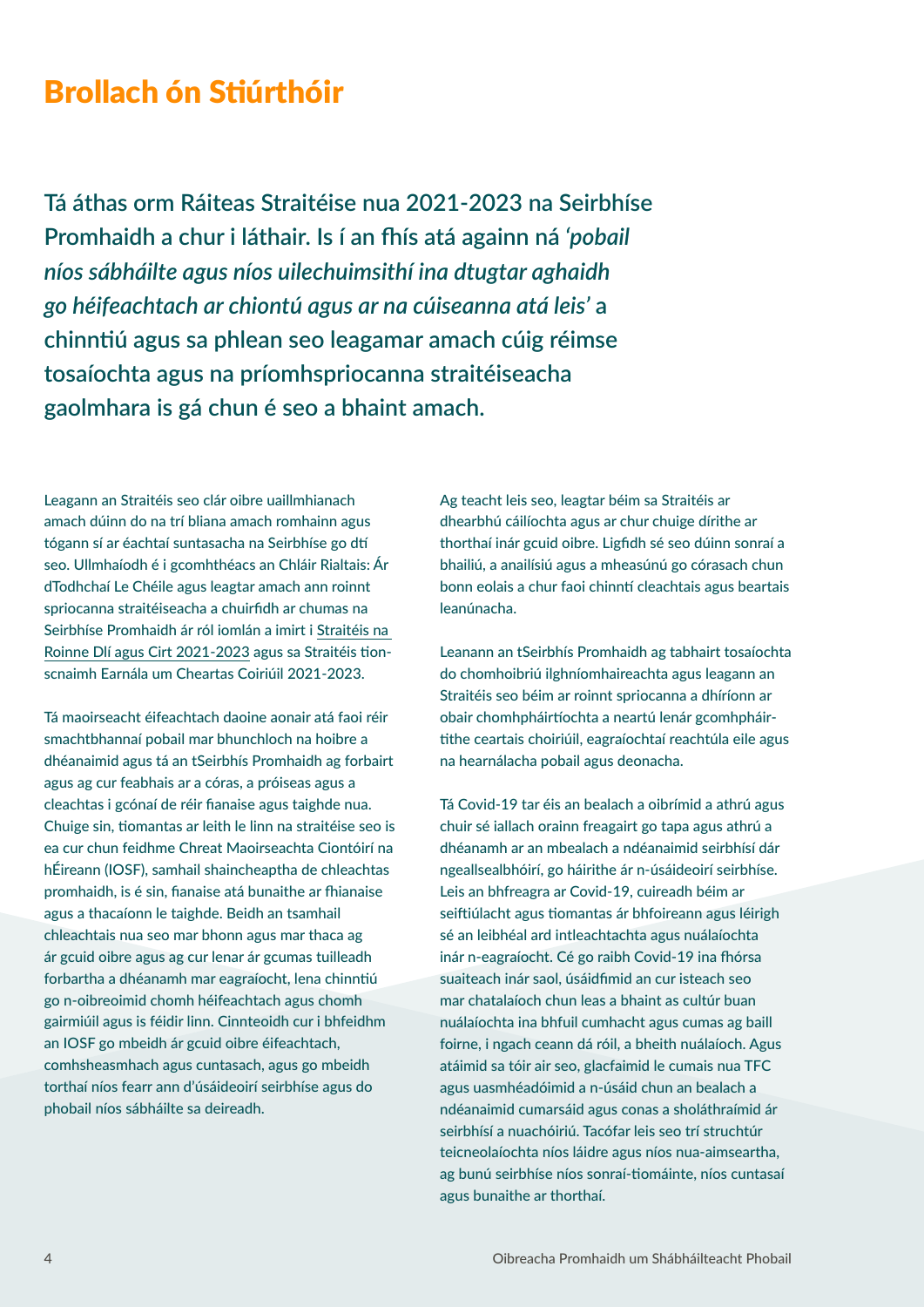Leagtar amach sa Straitéis seo ár n-uaillmhian maidir leagtar amach an Straitéis seo ár n-uaillmhian maidir leag<br>geallsealbhóirí. Cuirímid reis an gcaol a dtéann sí i dteag-mháil le búsáteoir freichbíse, baill rónnac, poba Seirbhís Phromhaidh atá éifeachtach, comhoibritheach agus nuálach maidir leis an gcaoi a dtéann sí i dteagmháil le húsáideoirí seirbhíse, baill foirne, pobail agus geallsealbhóirí. Cuirfimid roghanna láidre ar fáil ar mhalairt coimeádta, cuirfimid an díochlaonadh ón gcoir chun cinn, agus laghdóimid athchiontú agus íospairt. Leis na tosaíochtaí straitéiseacha a leagtar amach sa phlean éascaítear don Seirbhís Phromhaidh a gcumas a mhéadú i raon leathan réimsí a thacóidh linn aghaidh a thabhairt ar na dúshláin dosheachanta atá romhainn.

Teastaíonn comhiarracht ónár n-eagraíocht ar fad chomh maith lenár bpríomhpháirtithe leasmhara chun ár Straitéis a thabhairt i gcrích. Beidh an ról lárnach atá ag ár bhfoireann chun na cuspóirí seo a bhaint amach ríthábhachtach. Tá cohórt d'oifigigh phromhaidh oilte againn a chuireann breithiúnas fónta gairmiúil i bhfeidhm gach lá maidir le seirbhís luachmhar a sholáthar dár bpáirtithe leasmhara uile.

Tá an Ráiteas Straitéise comhlánaithe le Plean Oibre a sholáthraíonn níos mó sonraí faoi gach ceann dár gcuspóirí straitéiseacha, mar aon lenár gclár oibre a leagan amach don trí bliana amach romhainn. Cinnteoidh ár bPlean Oibre go ndéanfar maoirseacht, monatóireacht agus cur i bhfeidhm éifeachtach ar ár Spriocanna Ardleibhéil maidir lenár dtorthaí ar phobail níos sábháilte a bhaint amach, comhoibriú neartaithe agus teagmháil lenár bpríomhpháirtithe leasmhara, cuimsiú a chur chun cinn, ár bhfoireann a chumhachtú, agus ár Seirbhíse a nuachóiriú.

Cé go gcuirfear an Straitéis seo i bhfeidhm i dtimpeallacht chasta atá ag athrú, táim muiníneach gur féidir linn ár gcuspóirí a bhaint amach trí ailíniú dlúth leanúnach leis an Roinn, lenár gcomhpháirtithe criticiúla agus trí thiomantas agus díograis ár bhfoirne den scoth.

Mark Wilson Stiúrthóir



Mark Wilson Stiúrthóir

**"Leagtar amach sa Straitéis seo ár n-uaillmhian maidir le Seirbhís Phromhaidh atá éifeachtach, comhoibritheach agus nuálach maidir leis an gcaoi a dtéann sí i dteagmháil le húsáideoirí seirbhíse, baill foirne, pobail agus geallsealbhóirí."**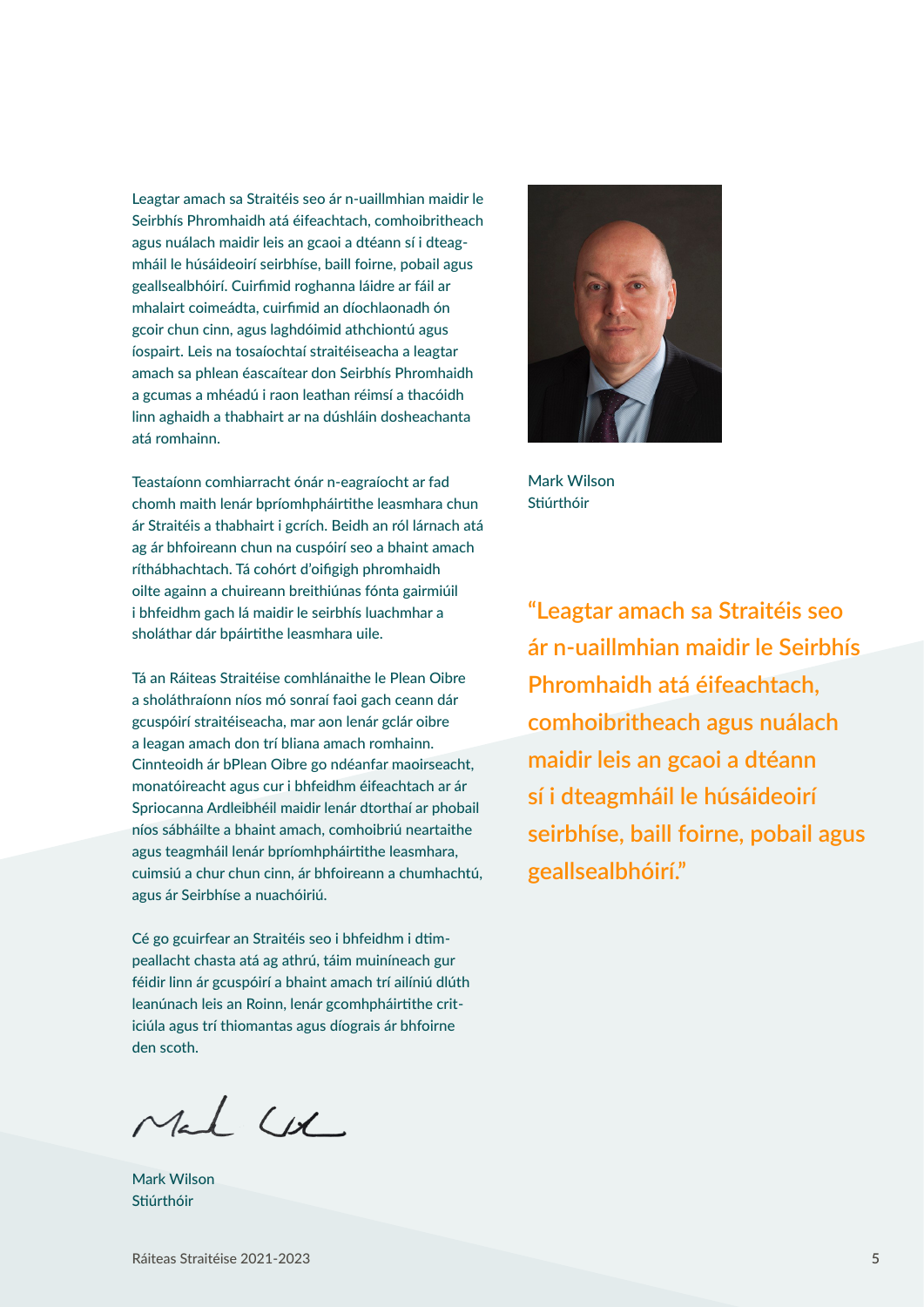## Obair na Seirbhíse Promhaidh

Tá sainchúram náisiúnta ag an tSeirbhís Phromhaidh, le baill foirne lonnaithe ar fud na tíre, ag soláthar seirbhíse do chúirteanna, d'institiúidí coimeádta agus do phobail. Is é príomhról na Seirbhíse Promhaidh idirghabhálacha éifeachtacha a sholáthar, le daoine aonair atá faoi réir smachtbhannaí pobail, na rioscaí a bhaineann le cionta a laghdú agus tacú lena n-athshlánú agus lena n-athimeascadh. Is í aidhm

na Seirbhíse cionta agus íospairt a laghdú, agus mar sin pobail níos sábháilte a chinntiú dá bharr. Agus an aidhm seo á bhaint amach oibríonn an tSeirbhís Phromhaidh i gcomhar lenár gcomhpháirtithe ceartais, lenár gcomhpháirtithe reachtúla, agus in éineacht le páirtithe leasmhara níos leithne san earnáil phobail agus dheonach.

### **Cuimsítear inár gcuid oibre:**



Tá ár bhfoireann go léir, a chomhlíonann na róil seo, oilte go gairmiúil le saineolas ar leith maidir le riosca a mheas agus a bhainistiú agus chun idirghabháil a dhéanamh go héifeachtach chun an t-uafás marthanach ó chionta a chumasú agus tacú leis. Baineann baill foirne promhaidh úsáid as raon clár agus idirghabhálacha atá bunaithe ar fhianaise agus a dtacaíonn taighde leo.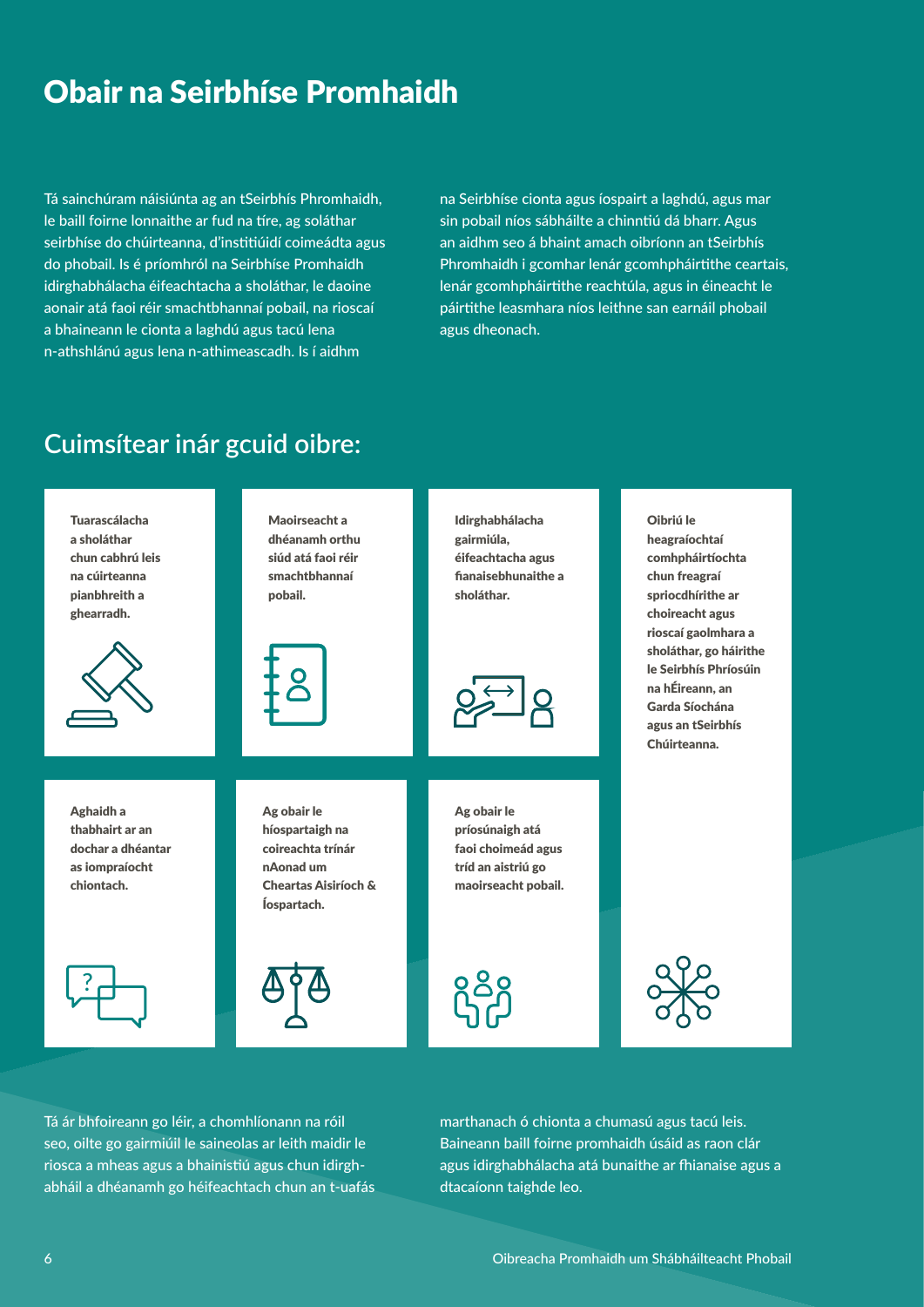## Ár bhFís, Misean & Treoirphrionsabail

### Ár bhFís:

**Pobail níos sábháilte agus níos uilechuimsithí a chinntiú ina dtugtar aghaidh go héifeachtach ar chiontú, agus ar na cúiseanna atá leis.**



Ár Misean: **Seirbhísí a sholáthar do na cúirteanna agus don chóras ceartais choiriúil níos leithne trí smachtbhannaí éifeachtacha pobail a sholáthar.** 

### Ár dTreoirphrionsabail:

- **• Gairmiúil & Freagrach**
- **• Trédhearcacht & Oscailteacht**
- **• Meas & Ionracas**
- **• Comhoibriú & Comhpháirtíocht**
- **• Nuálaíocht & Cruthaitheacht**
- **• Fianaise Eolasach agus Sonraí Tiomáinte**



## Ár bPrionsabail Bhunúsacha:

Sna Rialacha Promhaidh Eorpacha agus Dualgas na hEarnála Poiblí, cuirtear béim ar thábhacht chearta an duine agus an chomhionannais. Tá na prionsabail seo

lárnach san obair a dhéanann an tSeirbhís Promhaidh agus léirítear iad i bhFís, i Misean agus i bPrionsabal Treorach na Seirbhíse.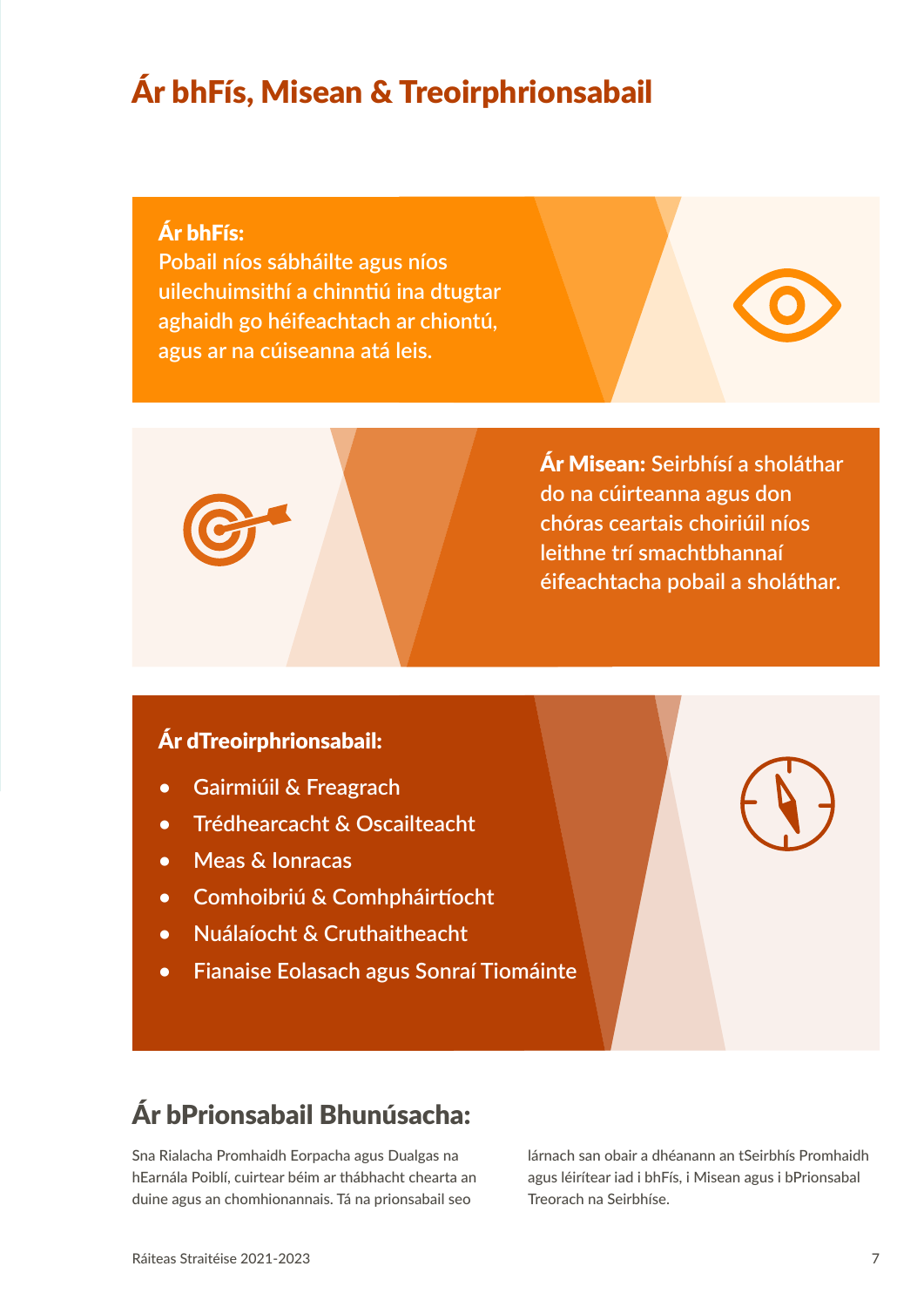## Ár dTimpeallacht Oibriúcháin

Tá an tSeirbhís Phromhaidh, mar ghníomhaireacht de chuid na Roinne Dlí agus Cirt, ina cuid dhílis den Chóras Ceartais Choiriúil níos leithne. Soláthraíonn an tSeirbhís Phromhaidh rannchuidiú uathúil trí bhainistíocht agus athshlánú daoine a atreoraítear chuig an tSeirbhís, ag na cúirteanna nó nuair a scaoiltear saor iad. Déantar ár gcuid oibre a mhúnlú agus a threorú trí chomhoibriú le raon eagraíochtaí atá ailínithe go straitéiseach ó shuíomhanna reachtúla, deonacha agus pobail. Is tríd an gcur chuige comhpháirtíochta seo a bhfuil sé mar aidhm againn ár bhfís de 'phobail níos sábháilte agus níos uilechuimsithí a bhaint amach ina dtugtar aghaidh go héifeachtach ar chiontú agus ar na cúiseanna atá leis'.

Inár bplean leagtar amach an treo straitéiseach don tSeirbhís Phromhaidh don trí bliana amach romhainn. Tá ár dtosaíochtaí agus ár gcuspóirí ailínithe go dlúth leo siúd a cuireadh in iúl i Straitéis na Roinne Dlí agus Cirt 2021-2023, sa chéad Straitéis Earnála um Cheartas Coiriúil 2021-2023 agus i straitéisí ardleibhéil ábhartha eile a sonraítear thuas. Leanfaimid orainn ag tabhairt tosaíochta d'obair chomhpháirtíochta ar fud na hearnála ceartais choiriúil d'fhonn ár gcuspóirí comhroinnte a bhaint amach agus chun cabhrú le córas ceartais choiriúil níos comhtháite a bhaint amach.

Ina theannta sin, táimid tiomanta ár gcomhghuaillíochtaí straitéiseacha a neartú laistigh den earnáil reachtúil níos leithne agus sna hearnálacha deonacha agus pobail chun freagairt chomhchoiteann a chinntiú dár gcomhspriocanna agus dár bhfreagrachtaí.

Oibríonn an tSeirbhís Phromhaidh laistigh de chreat reachtach a leagann oibleagáidí agus freagrachtaí ar an gcaoi a ndéanaimid ár gcuid oibre (féach Aguisín 2 le haghaidh liosta na reachtaíochta ábhartha).

Tá ábharthacht ar leith ag baint lenár n-oibleagáidí faoin Acht um Choimisiún um Chearta an Duine agus Comhionannas 2014. Le hAlt 42 den Acht bunaíodh dualgas dearfach ar chomhlachtaí poiblí comhionannas a chur chun cinn, idirdhealú a chosc agus cearta daonna gach duine a mbíonn siad ag plé leo a chosaint. Cuimsítear anseo ár bhfoireann, úsáideoirí seirbhíse agus iad siúd a mbímid i dteagmháil leo trínár gcuid oibre. Tá na hoibleagáidí seo comhsheasmhach lenár dTreoirphrionsabail agus léirítear ár dtiomantas chun iad a chomhlíonadh inár gcuspóirí straitéiseacha.

Tuigimid go bhféadfadh ár dtimpeallacht oibriúcháin athrú trí shaolré na Straitéise seo a d'fhéadfadh a cheangal orainn oiriúnú agus ath-thosaíocht a thabhairt, gan radharc a chailleadh ar ár bpríomhspriocanna agus freagrachtaí. Déanfar monatóireacht agus tuairisciú ar na gníomhartha tacaíochta gaolmhara trí na sásraí iomchuí. Tacóidh sé seo linn fócas a choinneáil agus monatóireacht a dhéanamh ar ár ndul chun cinn le linn na Straitéise.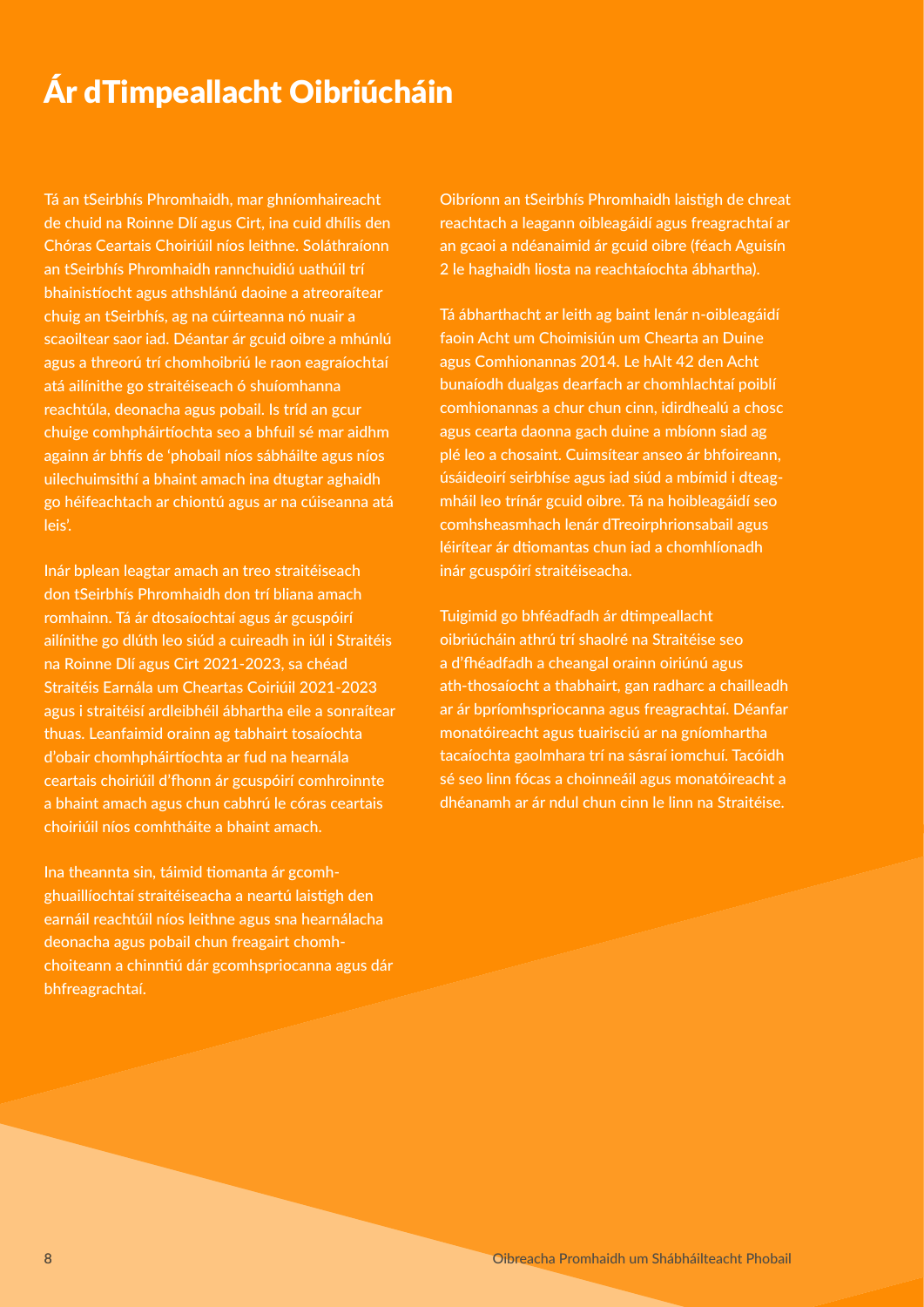## Ár Straitéis a Fhorbairt:

Forbraíodh an Ráiteas Straitéise seo tar éis próiseas comhairliúcháin fairsing ina raibh ár bhfoireann, úsáideoirí seirbhíse, an pobal agus raon leathan páirtithe leasmhara páirteach. Cuireadh tús leis an bpróiseas i mí na Samhna 2020 agus mhair sé ar feadh tréimhse ceithre mhí. D'athraigh Covid 19 na gnáthbhealaí maidir leis an gcaoi a ndéanaimid cumarsáid

lenár bpáirtithe leasmhara agus rinneamar oiriúnú trí mhodhanna nuálacha a úsáid, mar shampla ardáin meán sóisialta agus suirbhéanna ar líne chun tuairimí ár bpáirtithe leasmhara a lorg. D'ainneoin na ndúshlán seo fuaireamar léargais luachmhara shothuigthe a chuidigh le forbairt na Straitéise a threorú.

### **Conas a chuamar i gcomhairle lenár bpáirtithe leasmhara:**



Ba mhaith leis an tSeirbhís Promhaidh buíochas a ghabháil lenár bhfoireann, úsáideoirí seirbhíse agus páirtithe leasmhara uile as an am a thógáil chun a gcuid aiseolas agus aighneachtaí luachmhara a sholáthar d'fhorbairt na Straitéise seo.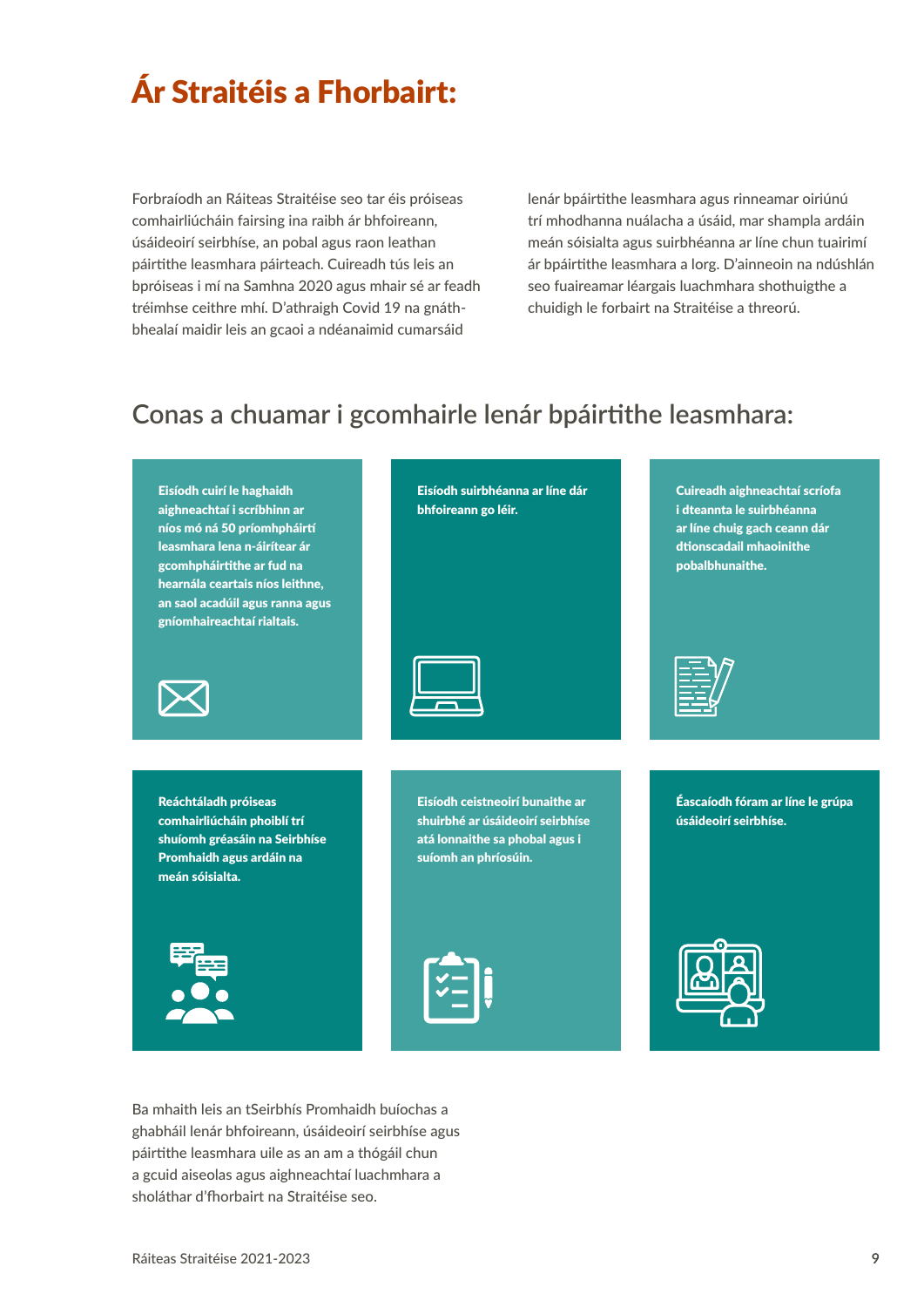## Ár gColúin Straitéiseacha

**Leagann ár bPlean Straitéiseach amach cúig phríomhcholún ina chuimsítear fócas straitéiseach na Seirbhíse don 3 bliana amach romhainn.** 

**Ailínithe le gach colún straitéiseach tá roinnt spriocanna idirnasctha.** 

**Leis na haidhmeanna seo, déanfar ár gclár oibre a mhapáil agus na gníomhaíochtaí oibríochta a theastaíonn uainn a chur chun cinn inár bpleananna oibre bliantúla a stiúradh.**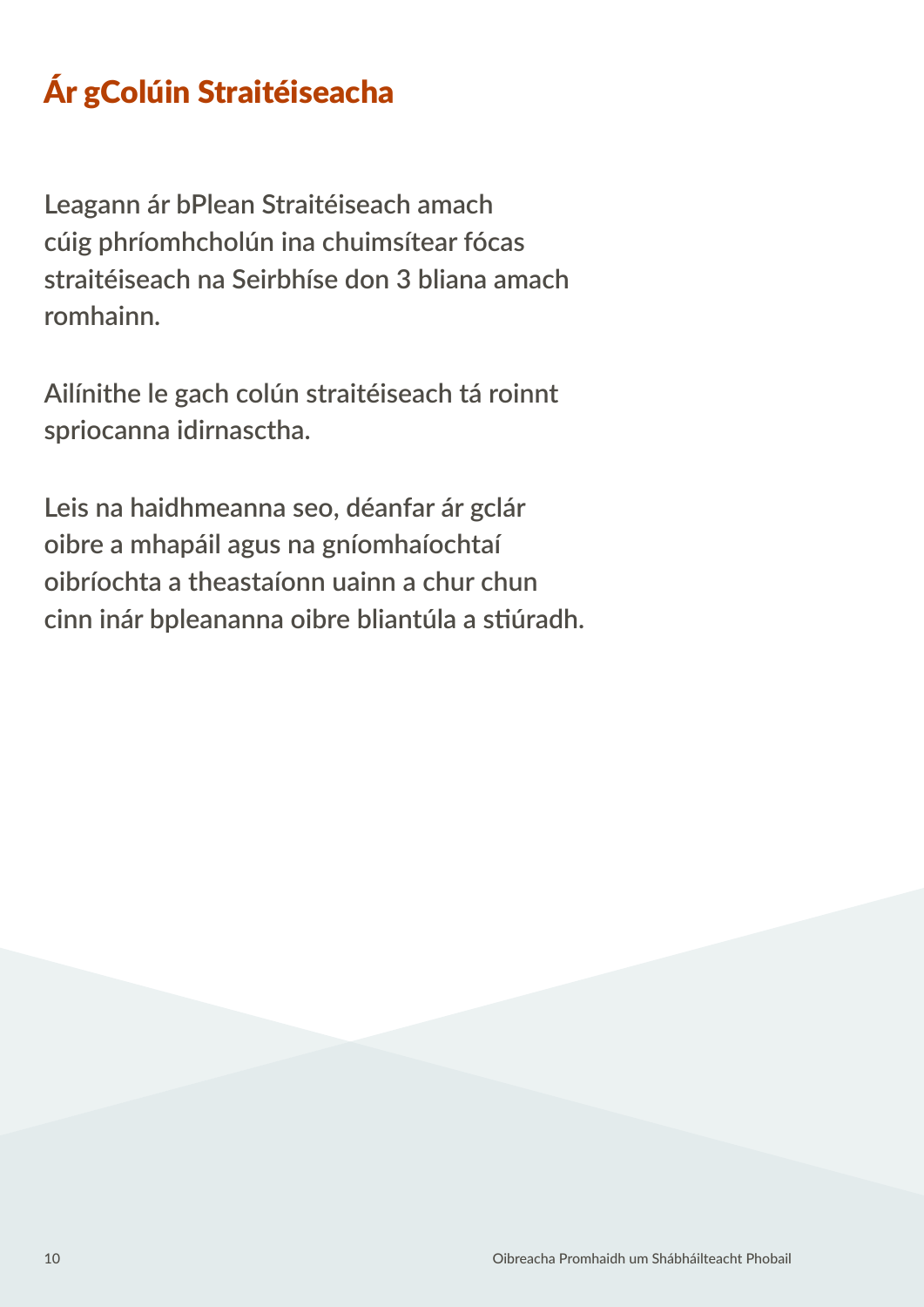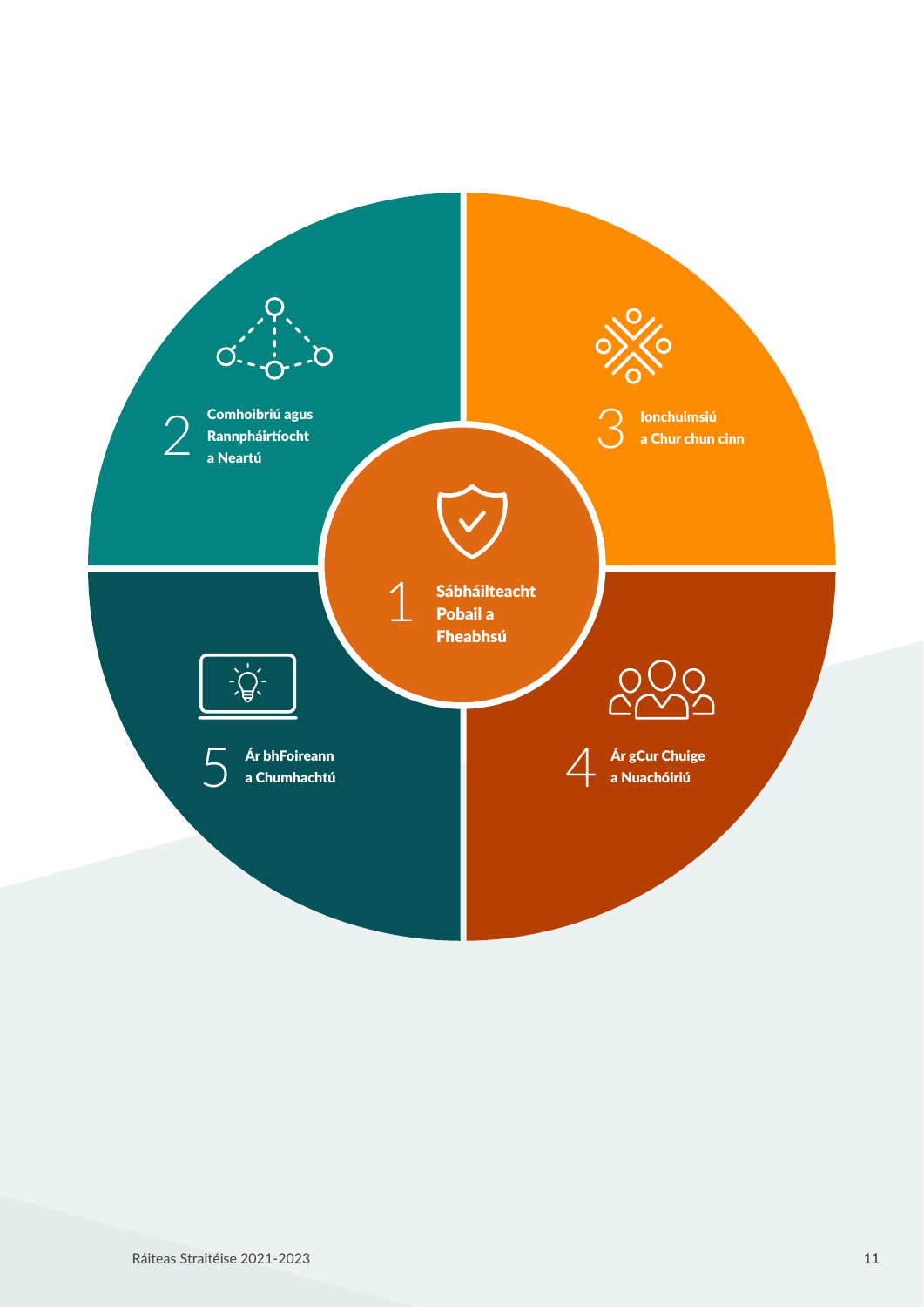## Colún 1: Sábháilteacht Pobail a Fheabhsú:

**Cuirfimid feabhas ar shábháilteacht an phobail trí leibhéal na coireachta agus na híospartha inár bpobail a laghdú trí smachtbhannaí pobail faoi mhaoirseacht ardchaighdeáin a chur chun feidhme.\***

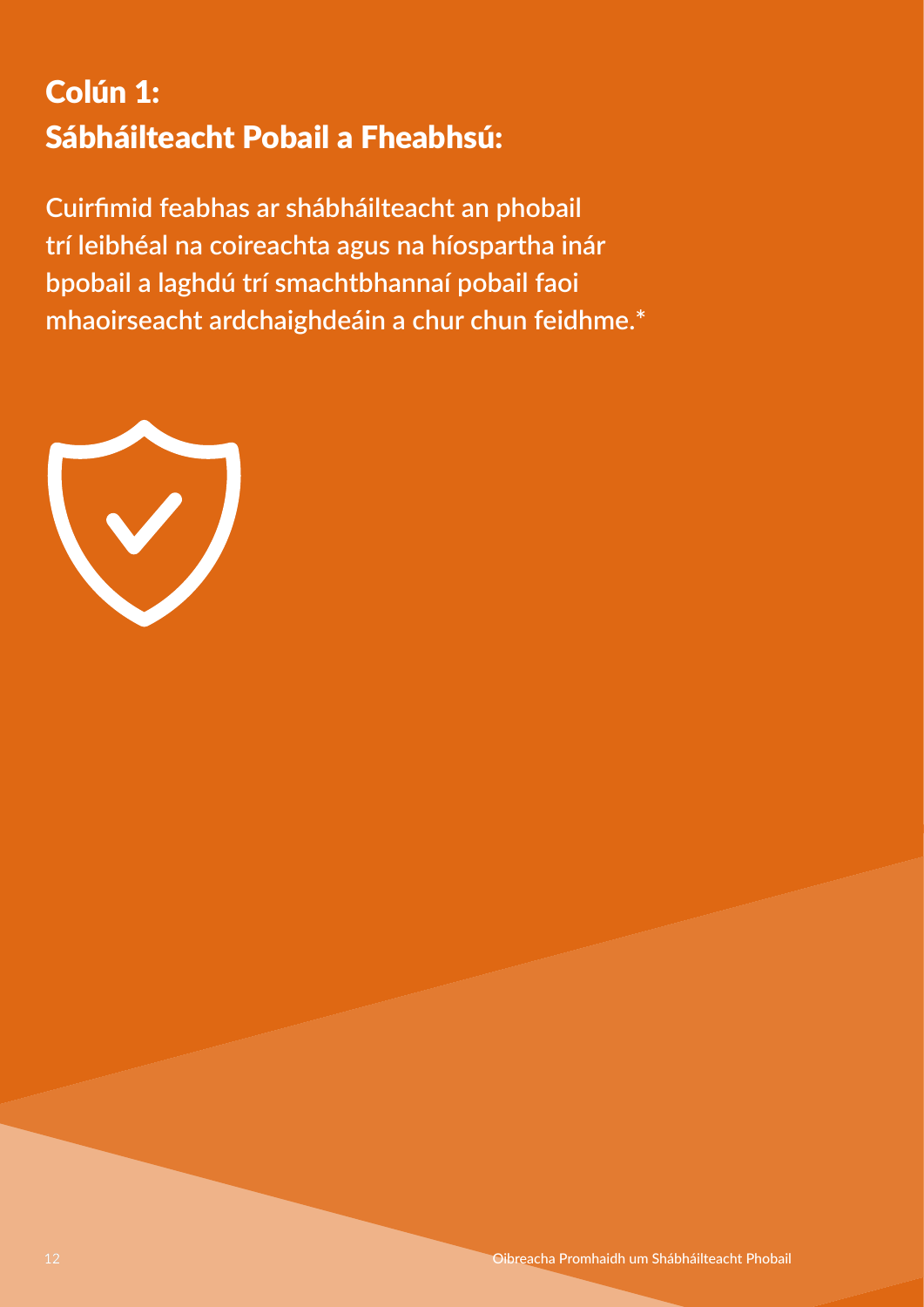Bíonn baill foirne promhaidh i dteagmháil le daoine aonair atá faoi réir smachtbhannaí pobail, lena n-áirítear iad siúd atá faoi mhaoirseacht Phromhaidh ar scaoileadh saor ón bpríosún agus ó áiteanna coinneála. Tacaímid leo agus spreagaimid iad chun athruithe dearfacha a dhéanamh ina saol chomh maith le dul i ngleic leis an dochar a dhéantar mar gheall ar a n-iompar ciontaithe. Trí phróiseas measúnaithe mionsonraithe aithnímid fachtóirí agus riachtanais riosca coiriúla. Cuireann sé seo bonn eolais faoin dá thuarascáil a chuirtear ar fáil do na Cúirteanna mar chuid den phróiseas pianbhreithe, chomh maith le plean bainistíochta cásanna

### SPRIOCANNA

## 1.

Cuirfimid measúnuithe ar fáil agus cuirfimid smachtbhannaí pobail faoi mhaoirsiú ar an gcaighdeán is airde chun feidhme.

### spriocdhírithe aonair a fhorbairt. Mar chuid den phróiseas plean bainistíochta cásanna seo tugaimid aghaidh ar na réimsí riosca a chuirtear i láthair trí raon idirghabhálacha fianaisebhunaithe agus cláir spriocdhírithe.

Éascaíonn ár rannpháirtíocht ghníomhach agus ár gcomhoibriú le raon eagraíochtaí reachtúla, pobail agus deonacha freagairt níos iomlánaíche agus níos córasaí chun aghaidh a thabhairt ar na rioscaí a bhaineann le hiompar ciontaithe, chomh maith le deiseanna a sholáthar chun scor as an gcoir.

## 2.

Déanfaimid leathnú agus forbairt ar raon agus infhaighteacht smachtbhannaí pobail atá cothrom, diongbháilte agus comhréireach.

## 3.

Déanfaimid ár bpróisis oibre ilghníomhaireachta agus comhoibrithe a ailíniú agus a neartú, ag tabhairt tosaíochta do chionta ardtionchair.

### 4.

Tacóimid le scor agus le hathlonnú rathúil tar éis coimeád.

#### \* Smachtbhannaí pobail: ciallaíonn sé

smachtbhannaí agus bearta a choinníonn ciontóirí sa phobal agus a mbíonn roinnt srianta ar a saoirse i gceist leo trí choinníollacha agus/nó oibleagáidí a fhorchur. Ainmníonn an téarma aon smachtbhanna a fhorchuireann údarás breithiúnach nó riaracháin,

agus aon bheart a dhéantar roimh chinneadh smachtbhanna nó ina ionad, chomh maith le bealaí chun pianbhreith príosúnachta a fhorfheidhmiú lasmuigh de bhunaíocht príosúin.

*Rialacha Promhaidh Chomhairle na hEorpa 2010.*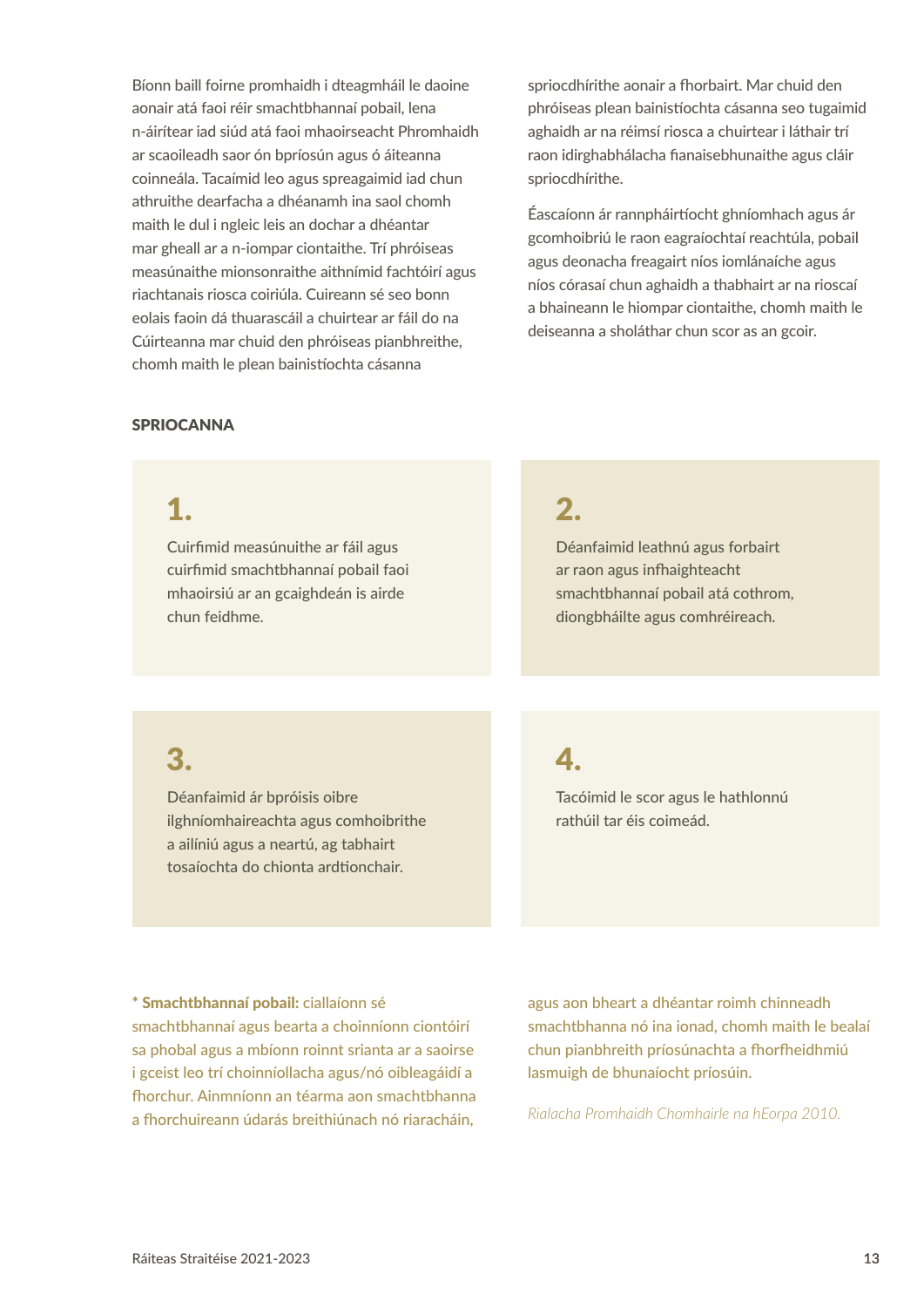## Colún 2: Comhoibriú agus Rannpháirtíocht a Neartú:

**Oibreoimid chun aghaidh a thabhairt ar na saincheisteanna casta a mbíonn tionchar acu ar cheartas coiriúil, i gcomhar lenár gcomhpháirtithe ceartais choiriúil, leis an earnáil reachtúil níos leithne agus le heagraíochtaí deonacha agus pobail.**

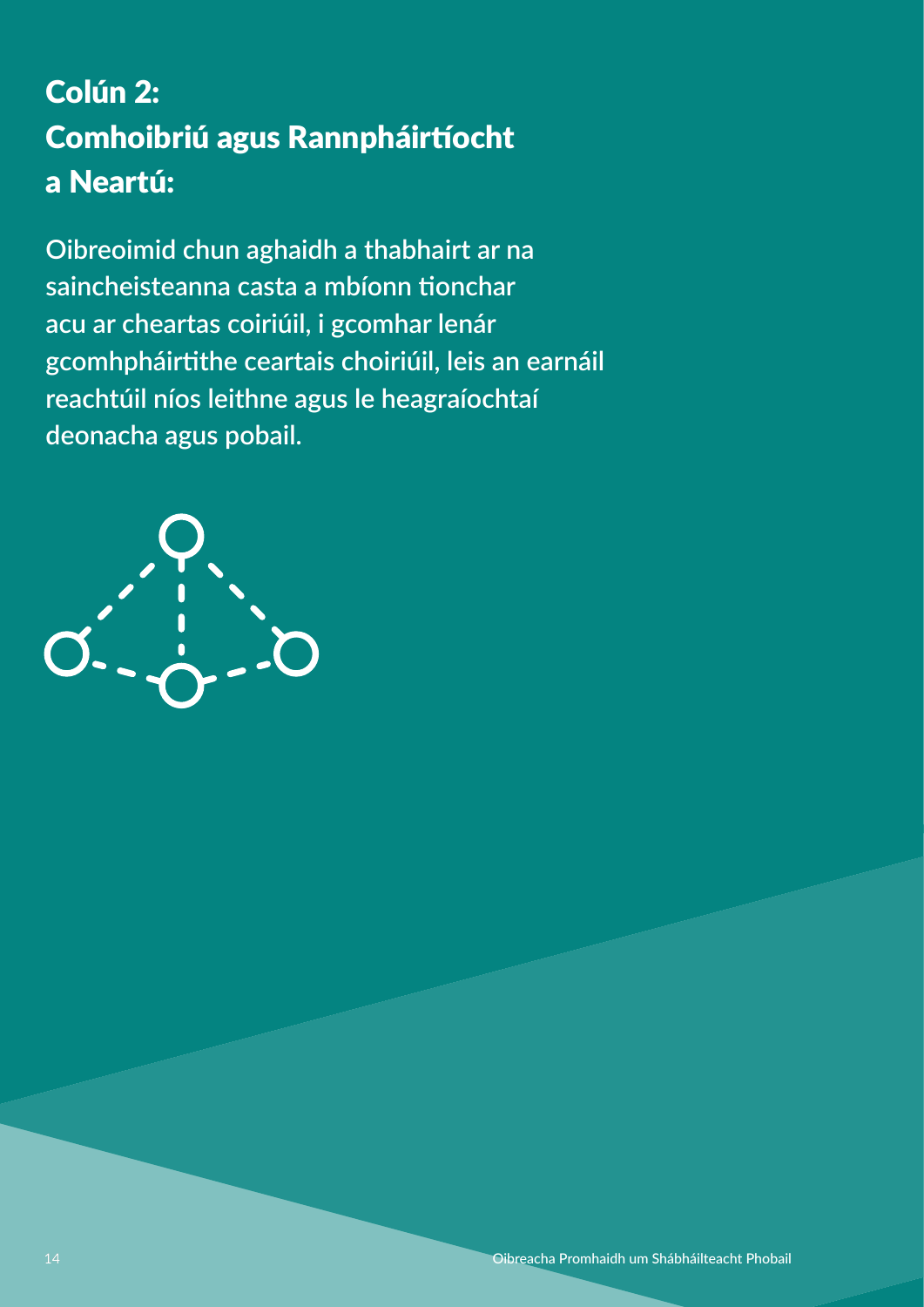Is minic a bhíonn obair na Seirbhíse Promhaidh deacair agus casta agus ní fhéadtar í a dhéanamh ina haonar. Agus é seo san áireamh, leagaimid béim láidir ar oibriú go dlúth lenár gcomhpháirtithe ceartais choiriúil níos leithne agus go háirithe le Seirbhís Phríosúin na hÉireann, an Garda Síochána agus an tSeirbhís Chúirteanna. Is príomhthosaíocht don tSeirbhís i gcónaí oibriú i gcomhar le chéile, agus cuir chuige ilghníomhaireachta a neartú chun torthaí inár gcuspóirí comhroinnte a fheabhsú

tuilleadh. Aithnímid freisin an bhaint uathúil atá ag na hearnálacha deonacha agus pobail le tacú le staonadh ó chionta agus sábháilteacht an phobail a fheabhsú. Leanfaimid ar aghaidh chun ár gcomhpháirtíochtaí le príomhpháirtithe leasmhara a thógáil agus a fhorbairt tuilleadh chun ár gcomhspriocanna a bhaint amach.

#### SPRIOCANNA

## 1.

Déanfaimid ár gcuid oibre a ailíniú le cur i bhfeidhm na Straitéise Earnála um Cheartas Coiriúil 2021- 2023 chun comhoibriú a neartú agus torthaí níos fearr a sholáthar do na daoine a ndéanaimid maoirseacht orthu, íospartaigh agus pobail.

### 2.

Oibreoimid go cruthaitheach chun dúshlán a thabhairt do stiogmatú agus chun constaicí ar rannpháirtíocht sa tsochaí a laghdú, ag cur chun cinn an t-éadóchas, an cuimsiú sóisialta agus an tsaoránacht.

## 3.

Cuirfimid feabhas ar ár gcuid oibre trínár n-eagraíochtaí pobalbhunaithe ag seachadadh dea-chleachtais, nuálaíochta agus torthaí intomhaiste.

## 4.

Neartóimid an comhoibriú lenár gcomhpháirtithe promhaidh agus ceartais choiriúil Eorpach agus idirnáisiúnta ag roinnt eolais, taithí agus cleachtas bunaithe ar fhianaise chun leasa de chách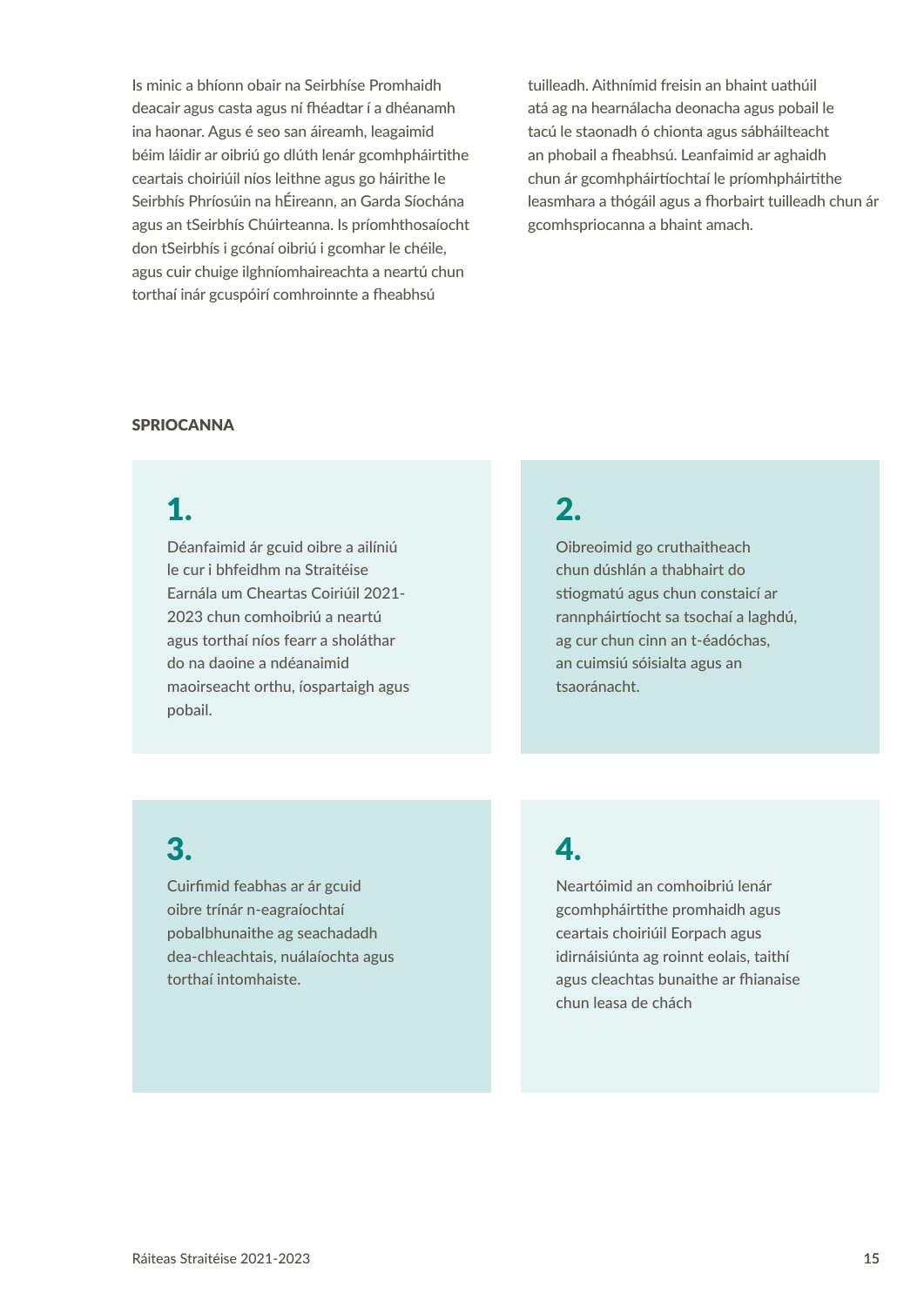## Colún 3: Ionchuimsiú a Chur Chun Cinn:

**Neartóimid cultúr eagrúcháin a aithníonn agus a thacaíonn le héagsúlacht, comhtháthú agus cearta an duine; a léirítear i ngach gné de bheartas agus de chleachtas na Seirbhíse Promhaidh.**

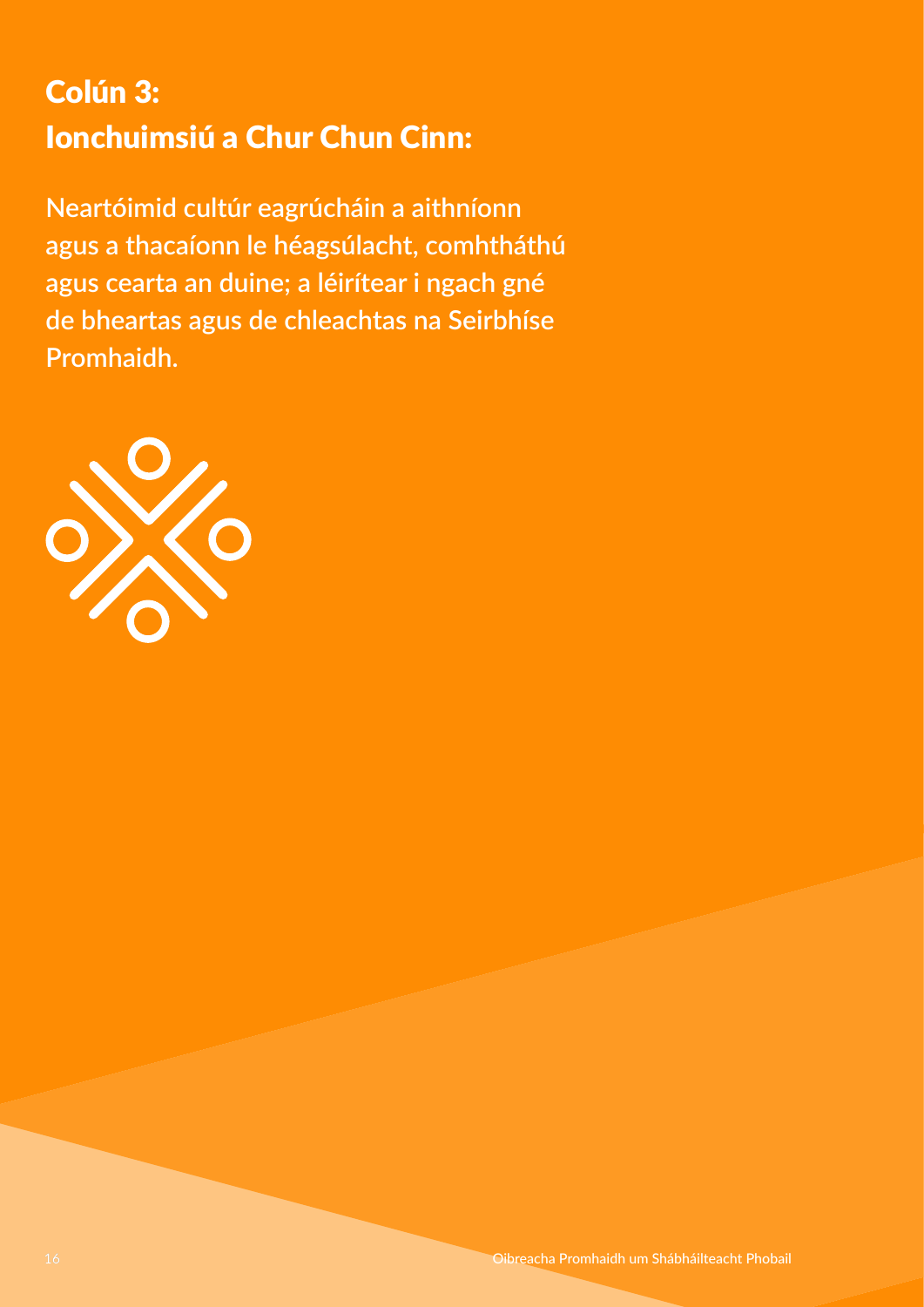Déanann an tSeirbhís Promhaidh a dícheall a bheith ina heagraíocht níos uilechuimsithí. Tá sé mar aidhm againn seirbhísí cothrom inrochtana a sholáthar do gach duine a thagann i dteagmháil leis an tSeirbhís. Feicimid é mar dhualgas orainn constaicí a shainaithint agus cabhrú leo a d'fhéadfadh cosc a chur ar athimeascadh, athshlánú agus rochtain ar dheiseanna, ag ligean do rannpháirtíocht dhearfach iomlán sa tsochaí.

#### SPRIOCANNA

### 1.

Tabharfaimid freagra ar riachtanais shonracha na ndaoine a ndéanann an tSeirbhís maoirseacht orthu, ag aithint agus ag tabhairt aitheantais d'éagsúlacht.

### 2.

Glacfaimid go hiomlán lenár bhfreagrachtaí faoin Dleacht Earnála Poiblí - Alt 42 den Acht um Choimisiún um Chearta an Duine agus Comhionannas 2014.

## 3.

Oibreoimid chun na deiseanna saoil a bharrfheabhsú dóibh siúd atá ag plé leis an tSeirbhís, ag cur ar a gcumas a rannpháirtíocht dhearfach sa tsochaí.

## 4.

Cruthóimid deiseanna do dhaoine faoi mhaoirsiú na Seirbhíse páirt a ghlacadh in obair na Seirbhíse.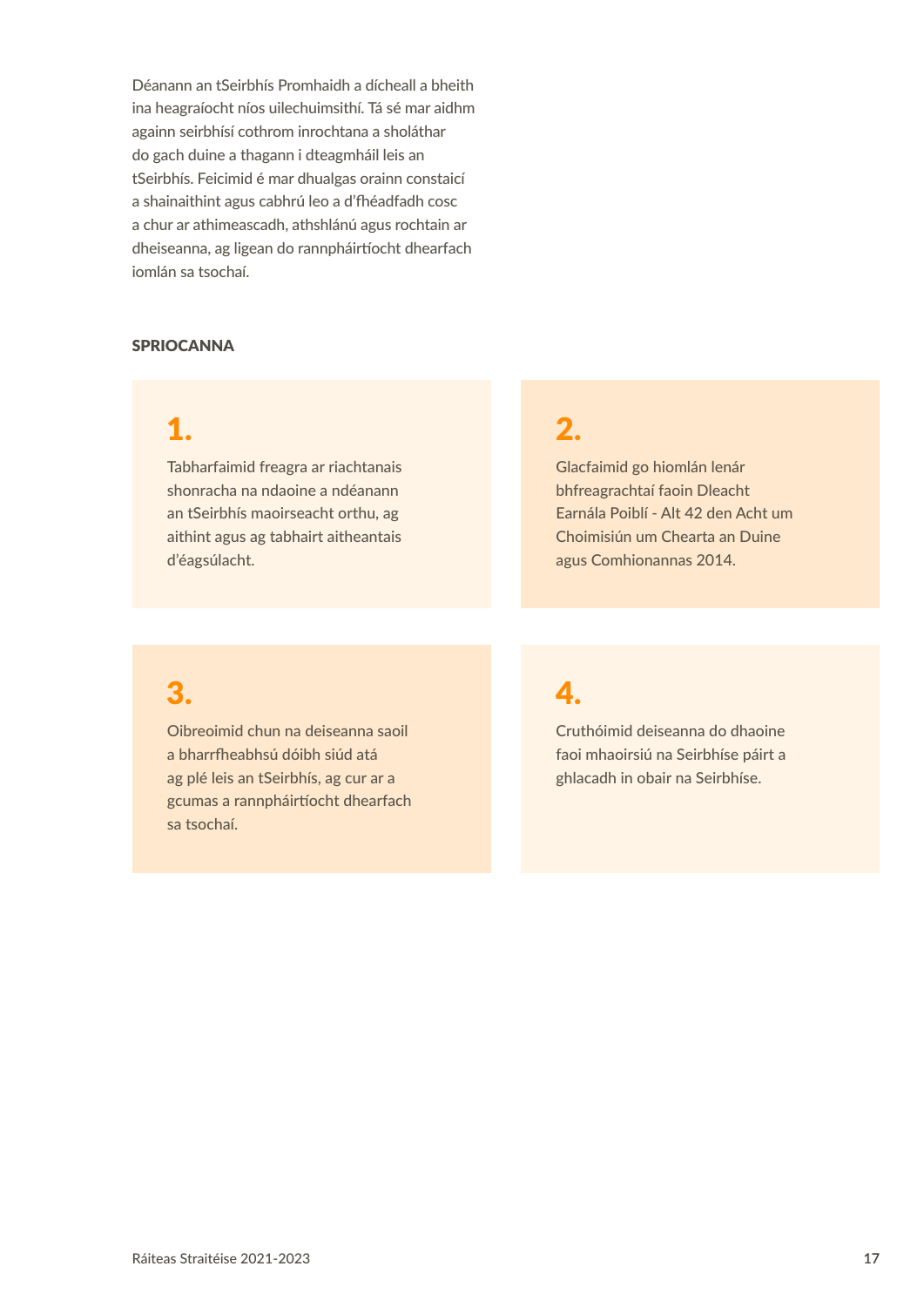## Colún 4: Ár bhFoireann a Chumhachtú:

**Déanfaimid infheistíocht inár bhfoireann chun nuálaíocht, foghlaim agus folláine a chur chun cinn, ag tabhairt cumhacht dár bhfoireann seirbhís ghairmiúil ardchaighdeáin a sholáthar.**

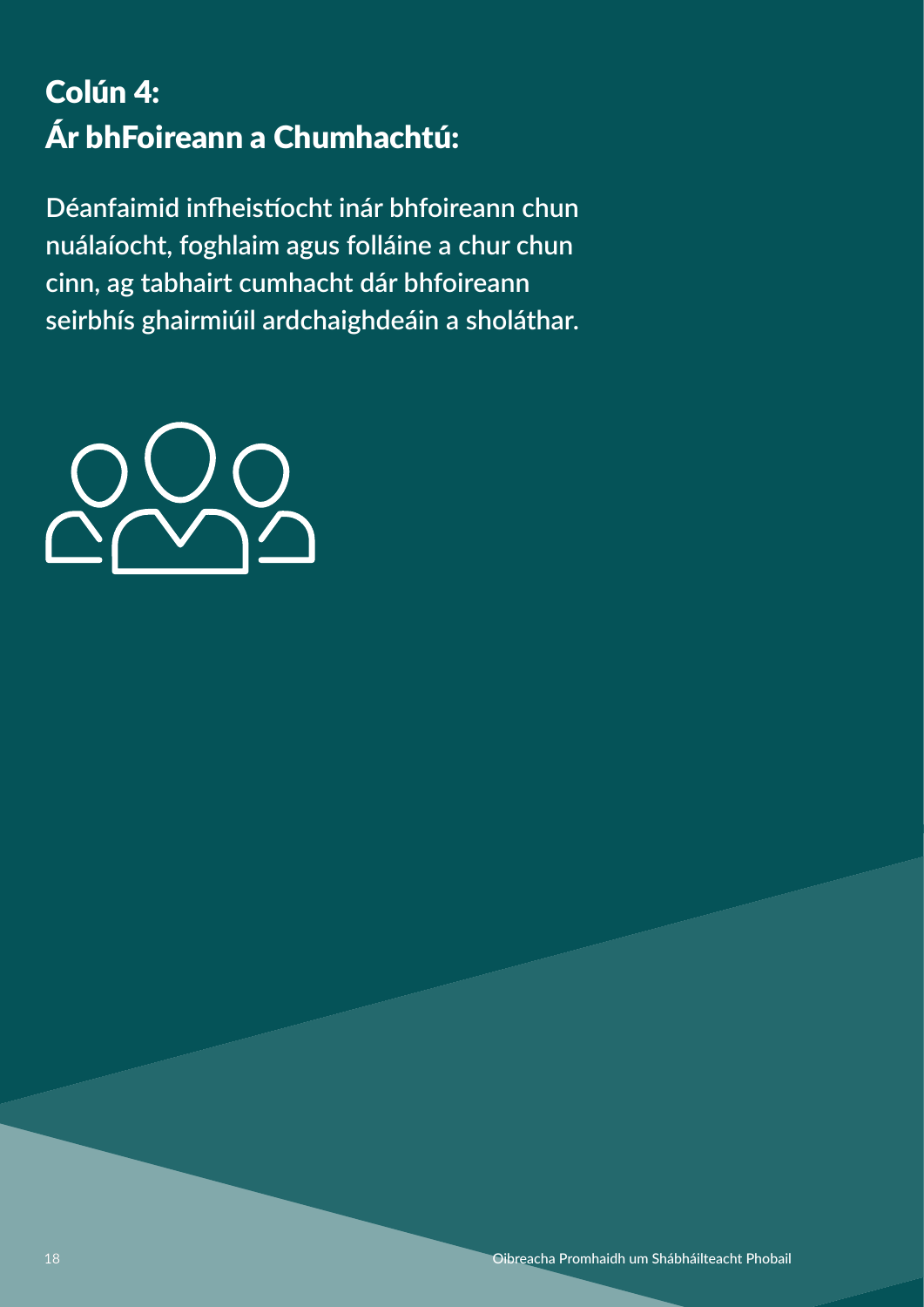Cuid lárnach de rath na straitéise seo is ea an infheistíocht inár bhfoireann, a bhfuil ról ríthábhachtach ag gach duine acu i seachadadh seirbhíse gairmiúla ar ardchaighdeán. Forbróimid ár bhfoireann chun a chinntiú go bhfuil siad oilte agus go bhfuil na scileanna acu chun a róil a chomhlíonadh go héifeachtach. Cruthóimid timpeallacht chun tacú le folláine ár bhfoireann agus le forbairt a gcleachtais ghairmiúil, ag tacú le cruthaitheacht agus nuálaíocht sa chaoi a ndéanaimid ár gcuid oibre.

### **SPRIOCANNA**

## 1.

Forbróimid cleachtas gairmiúil ar fud na Seirbhíse tuilleadh, ag cinntiú go bhfuil ár gcur chuige bunaithe ar fhianaise, go bhfuil sé éifeachtach agus go gcuirtear i bhfeidhm go comhsheasmhach é.

### 2.

Tacóimid le bealaí nua chun oibriú i dtimpeallacht atá i mbun athraithe.

## 3.

Cuirfimid cultúr chun cinn a spreagfaidh nuálaíocht agus rannpháirtíocht foirne ar fud na heagraíochta.

## 4.

Tabharfaimid tosaíocht do shláinte, sábháilteacht agus folláine ár bhfoireann, ag freagairt d'athruithe sa timpeallacht.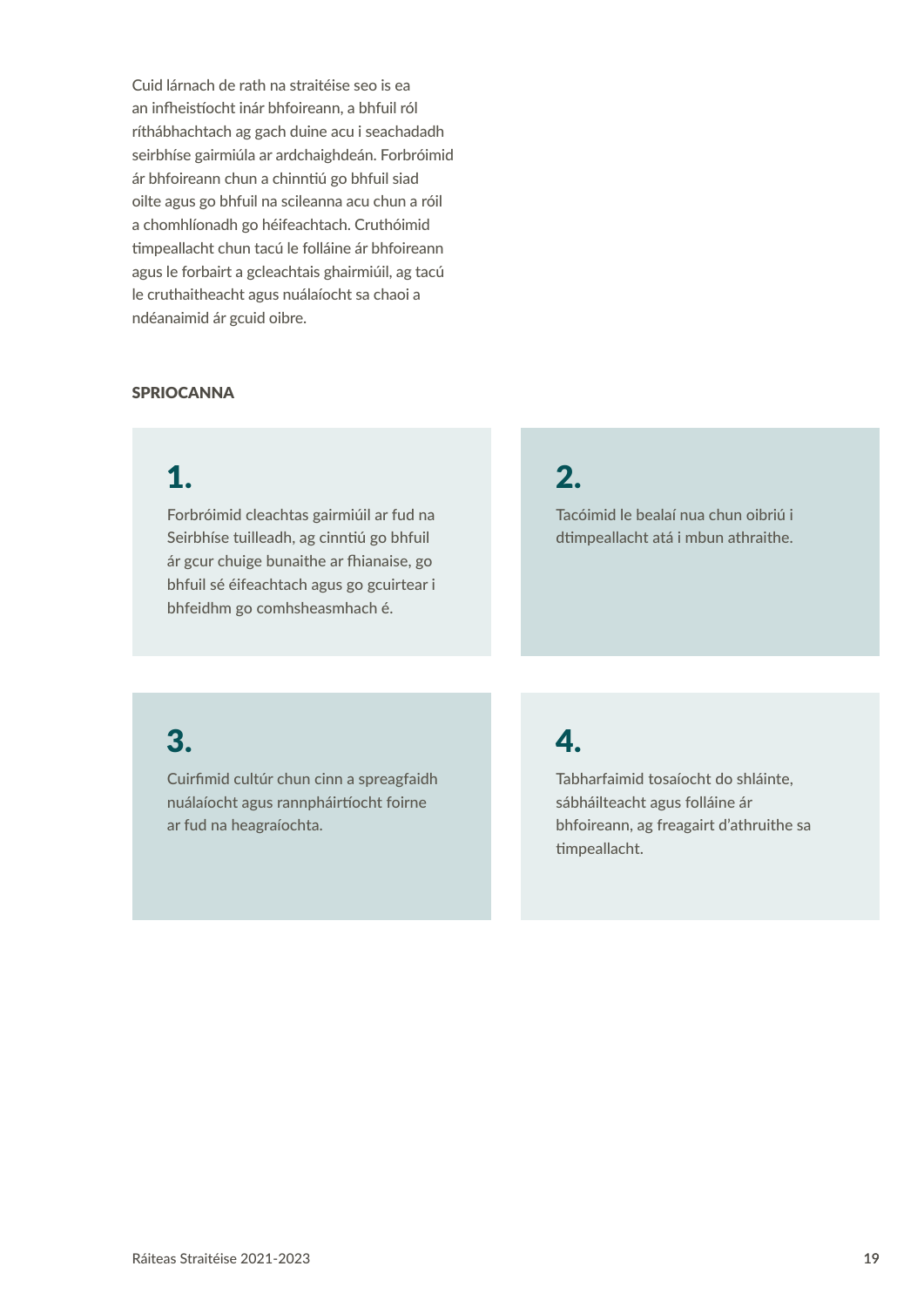## Colún 5: Ár gCur Chuige a Nuachóiriú

**Déanfaimid tuilleadh forbartha ar an tSeirbhís chun na caighdeáin is airde feidhmíochta agus rialachais eagraíochtúil a bhaint amach.**

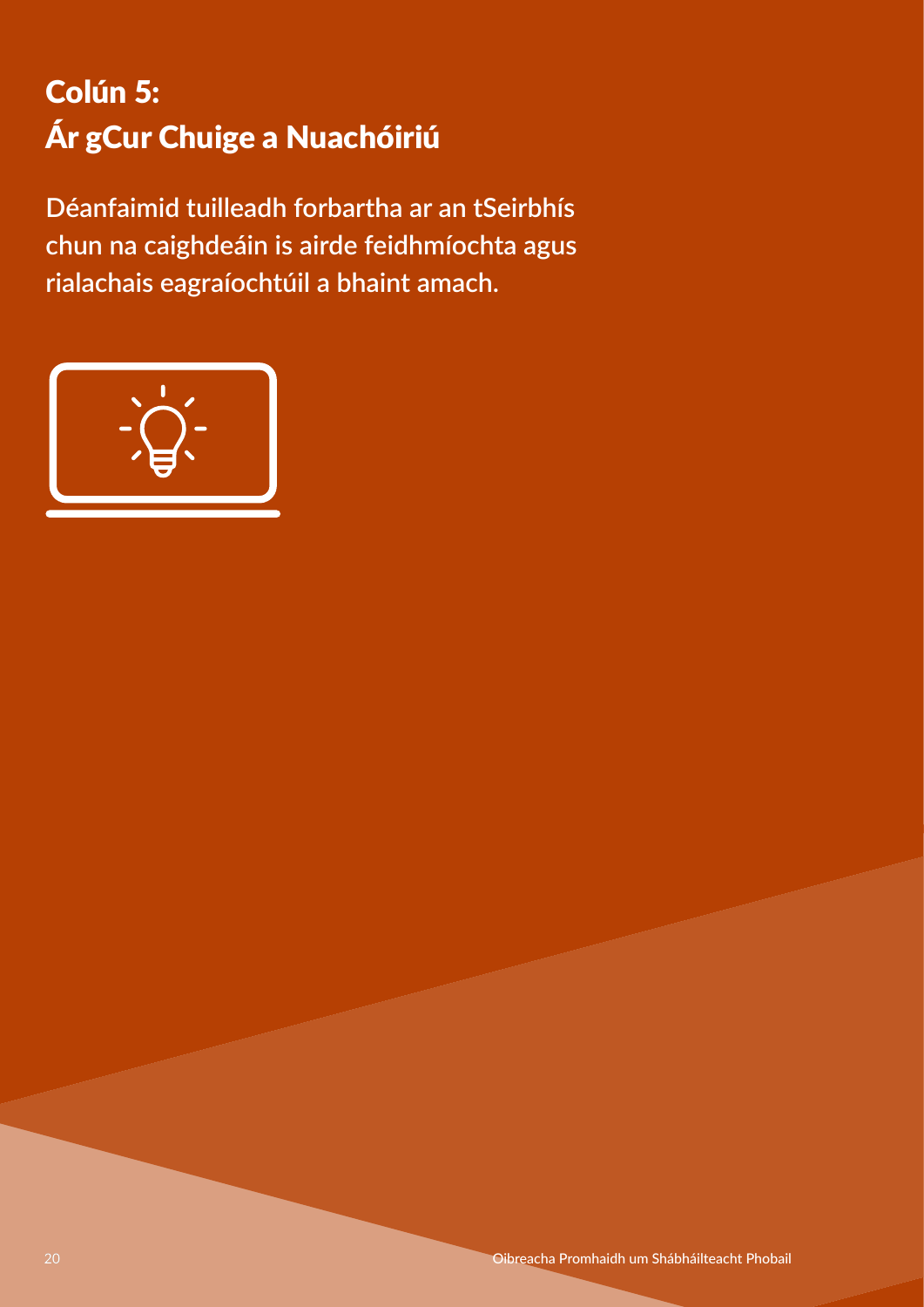Tá struchtúir sheanbhunaithe ag an tSeirbhís Phromhaidh chun maoirseacht, rialachas, trédhearcacht agus cuntasacht a chinntiú as an obair a dhéanaimid. Glacfaimid le cumais nua TFC agus uasmhéadóimid a n-úsáid chun an bealach a ndéanaimid cumarsáid agus conas a sholáthraímid ár seirbhísí a nuachóiriú, le fócas ar mhéadrachtaí agus ar thorthaí chun treo na seirbhíse sa todhchaí a threorú. Déanfaimid ár ndícheall oiriúnú do chúinsí athraitheacha ar bhealach solúbtha, réamhghníomhach agus cruthaitheach.

#### **SPRIOCANNA**

### 1.

Úsáidfimid sonraí mar chumasóir, ag aithint agus ag úsáid príomhshraitheanna sonraí chun bonn eolais a chur faoi bheartas, cinnteoireacht agus taighde, go hinmheánach agus laistigh den chóras ceartais choiriúil níos leithne.

### 2.

Cuirfimid straitéis chuimsitheach cumarsáide i bhfeidhm, chun tuiscint níos fearr a chruthú ar smachtbhannaí pobail.

## 3.

Méadóimid úsáid na teicneolaíochta chun an bealach a ndéanaimid an tSeirbhís a nuachóiriú.

## 4.

Cuirfimid feabhas breise ar ár struchtúir rialachais chun na caighdeáin is airde feidhmíochta eagraíochtúla, cuntasachta agus trédhearcachta a chinntiú.

## 5.

Cuirfimid gníomhaíocht aeráide agus inbhuanaitheacht chun cinn ar fud na Seirbhíse.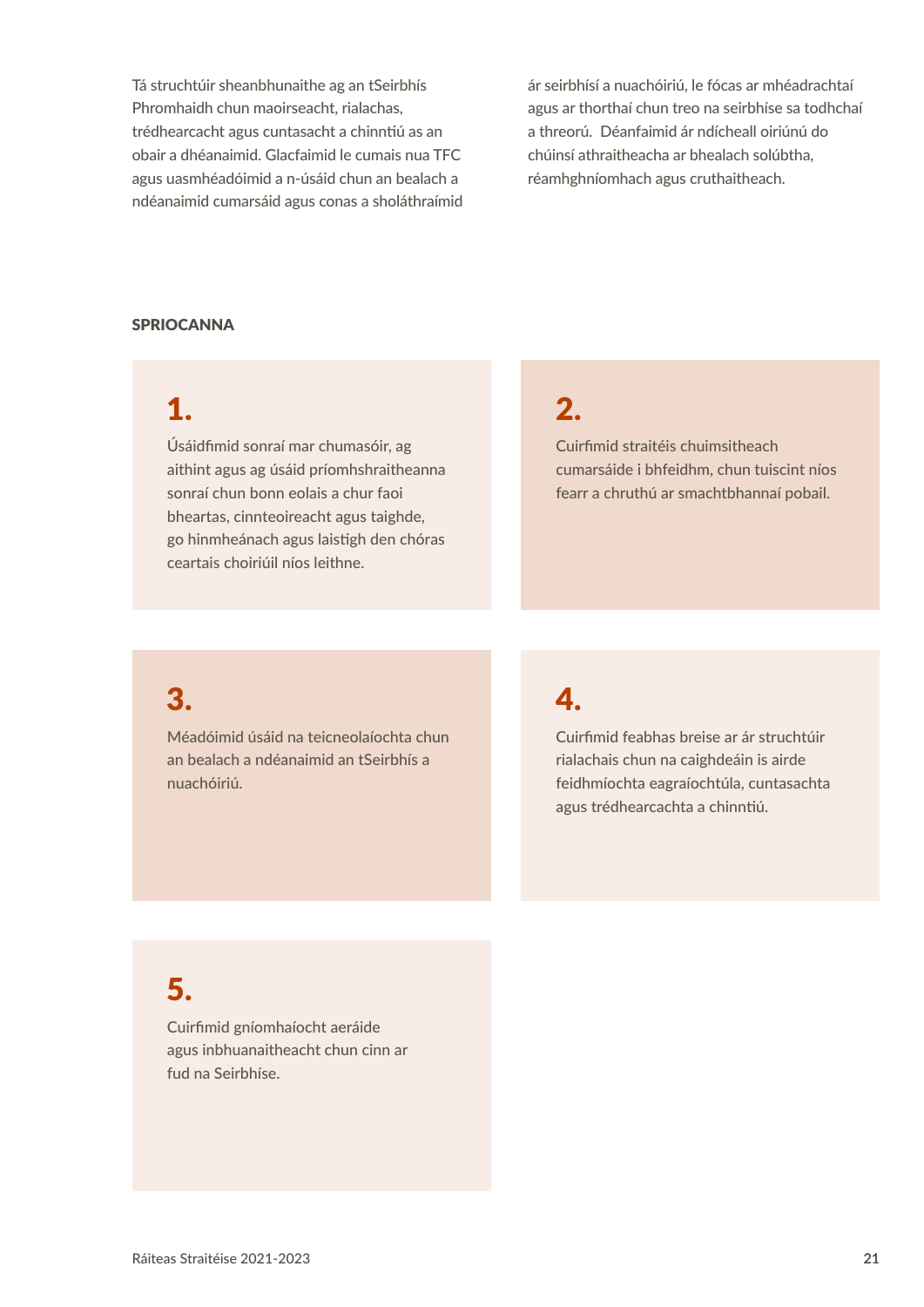## Aguisín

- **1. Struchtúr Eagrúcháin**
- **2. Creat Reachtaíochta & Rialála**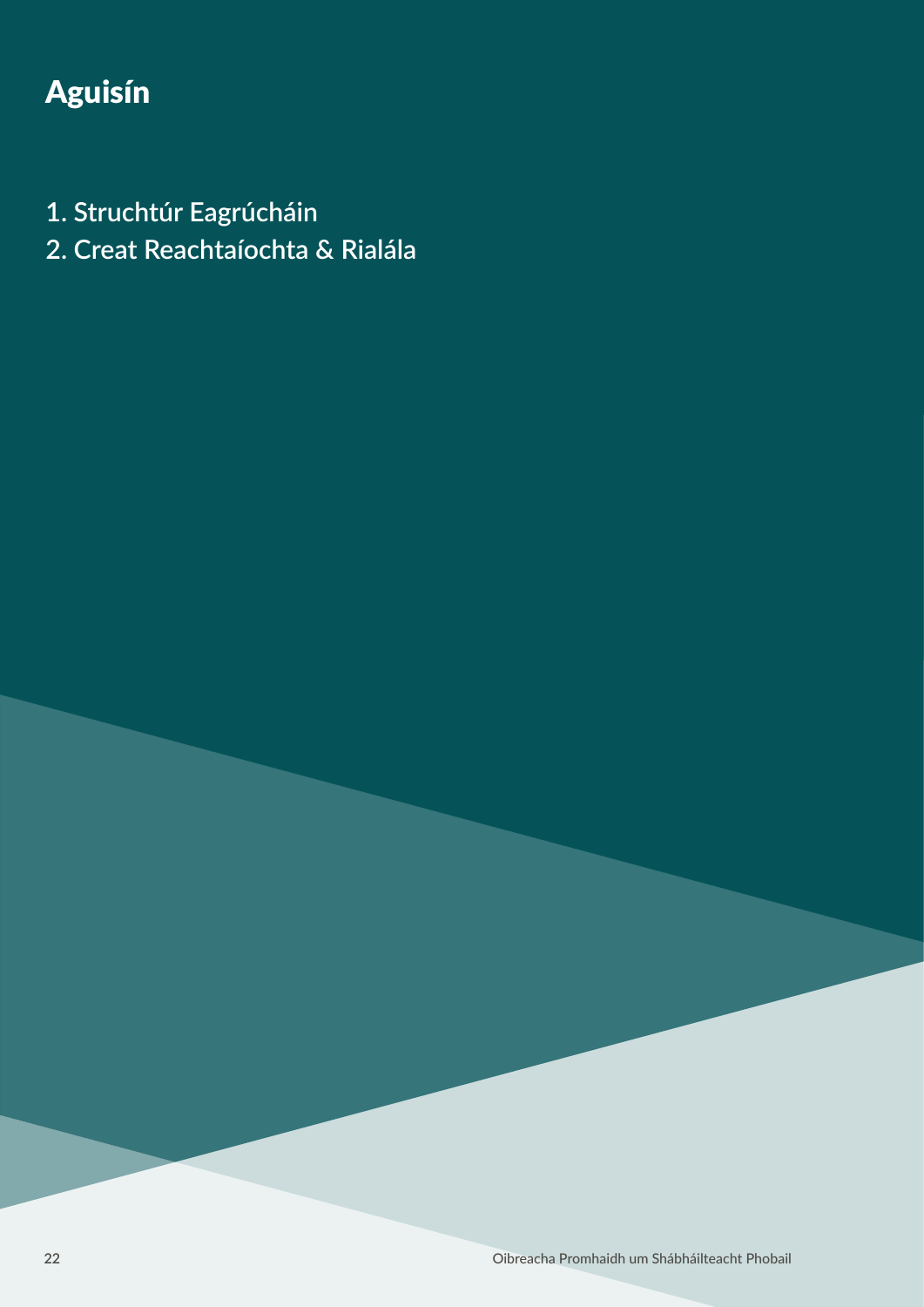## Aguisín 1: Struchtúr Eagrúcháin

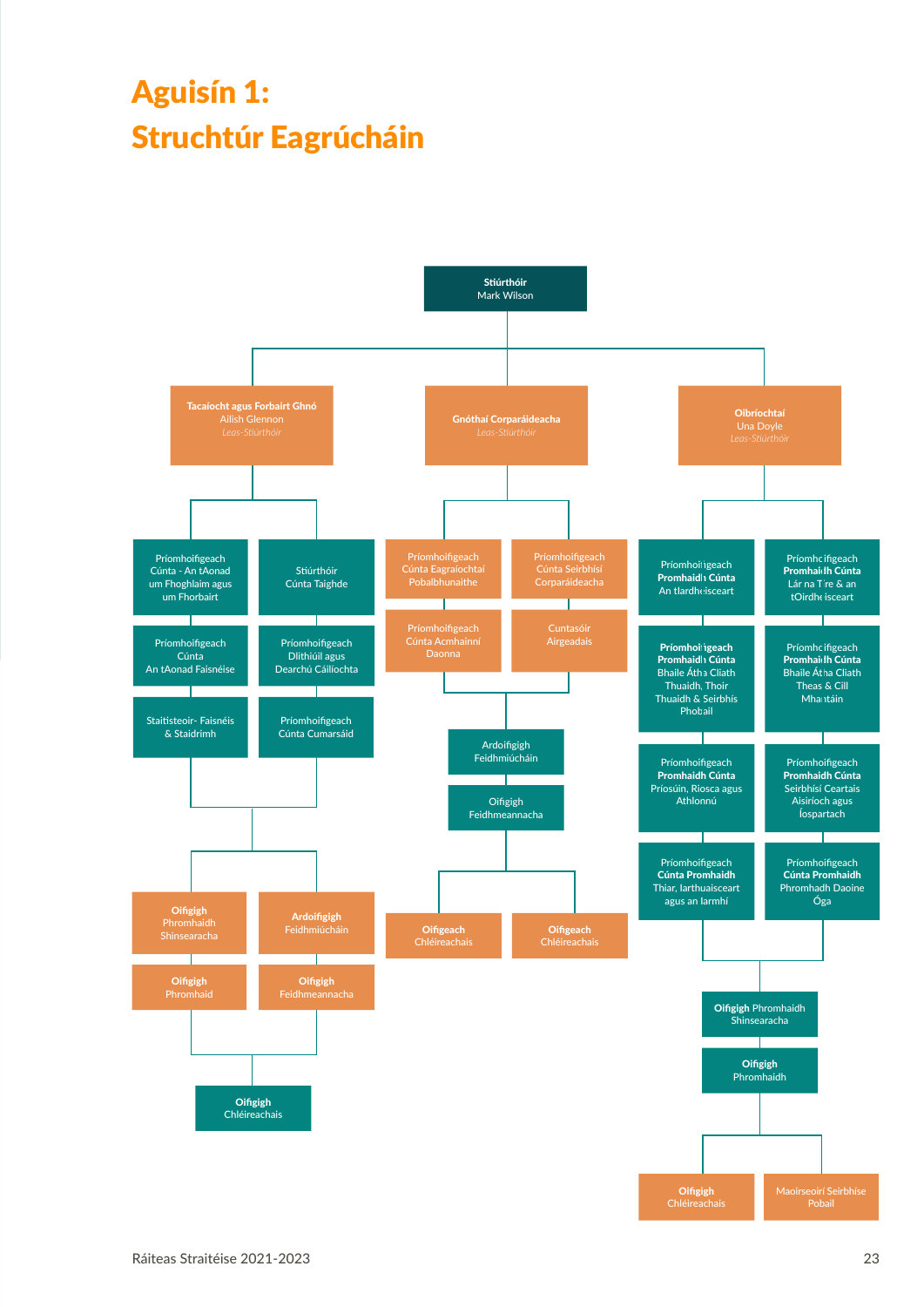## Aguisín 2

### Creat Reachtaíochta & Rialála

Cuid dhílis den fhreagairt ceartais choiriúil dóibh siúd a dhéanann cionta is ea obair na Seirbhíse Promhaidh agus déantar í a shainiú agus a fhorchur leis an dlí. Foráiltear leis an Probation of Offenders Act (1907) do mhaoirseacht reachtúil sa phobal agus is é an bunús é le haghaidh obair phromhaidh in Éirinn. Neartaítear forálacha an Achta seo le reachtaíocht eile, agus leagtar amach an ceann is ábhartha thíos:

### Promhadh

- An tAcht um Promhadh Ciontóirí 1907
- An tAcht um Cheartas Coiriúil ( Riarachán) 1914

### Tuarascálacha Réamh-Smachtbhanna/Seirbhíse Pobail

- An tAcht um Cheartas Coiriúil (Seirbhís Pobail) 1983 (arna leasú)
- An tAcht um Cheartas Coiriúil (Seirbhís Pobail) (Leasú) 2011

### Scaoileadh Sealadach (faoi mhaoirseacht)

- An tAcht um Cheartas Coiriúil 1960(arna leasú)
- An tAcht um Cheartas Coiriúil (Scaoileadh Sealadach Príosúnach ) 2003

### Príosúnaigh

- An tAcht um Aistriú Daoine ar Cuireadh Pianbhreith Orthu 1995
- An tAcht um Aistriú Daoine ar Cuireadh Pianbhreith Orthu (Leasú),1997

#### Pianbhreitheanna ar Fionraí (faoi mhaoirseacht)

- An tAcht um Cheartas Coiriúil 2006
- An tAcht um Cheartas Coiriúil (Pianbhreitheanna Príosúnachta Fionraithe) 2017

#### Leanaí YPP

• Acht na Leanaí 2001 (arna leasú)

#### Ciontóirí Gnéis

- An tAcht um Chiontóirí Gnéis 2001
- An tAcht um an Dlí Coiriúil (Cionta Gnéasacha) 2017

#### Mí-úsáid Drugaí

• An tAcht um um Mí-Úsáid Drugaí 1977( arna leasú)

#### Malartacha do mhainneachtain fíneálacha

• An tAcht Fíneálacha (Íoc agus Gnóthú), 2014

### Ciontuithe spíonta

- An tAcht um Cheartas Coiriúil (Ciontuithe Spíonta agus Nochtadh Áirithe) 2016
- Alt 258 d'Acht na Leanaí 2001

### Cosaint Sonraí

- An tAcht um Shaoráil Faisnéise 1997 agus an tAcht um Shaoráil Faisnéise (Leasú) 2003
- An tAcht um Chosaint Sonraí, 1988

**Nóta:** Is féidir teacht ar théacs iomlán na reachtaíochta uile ag www.irishstatutebook.ie/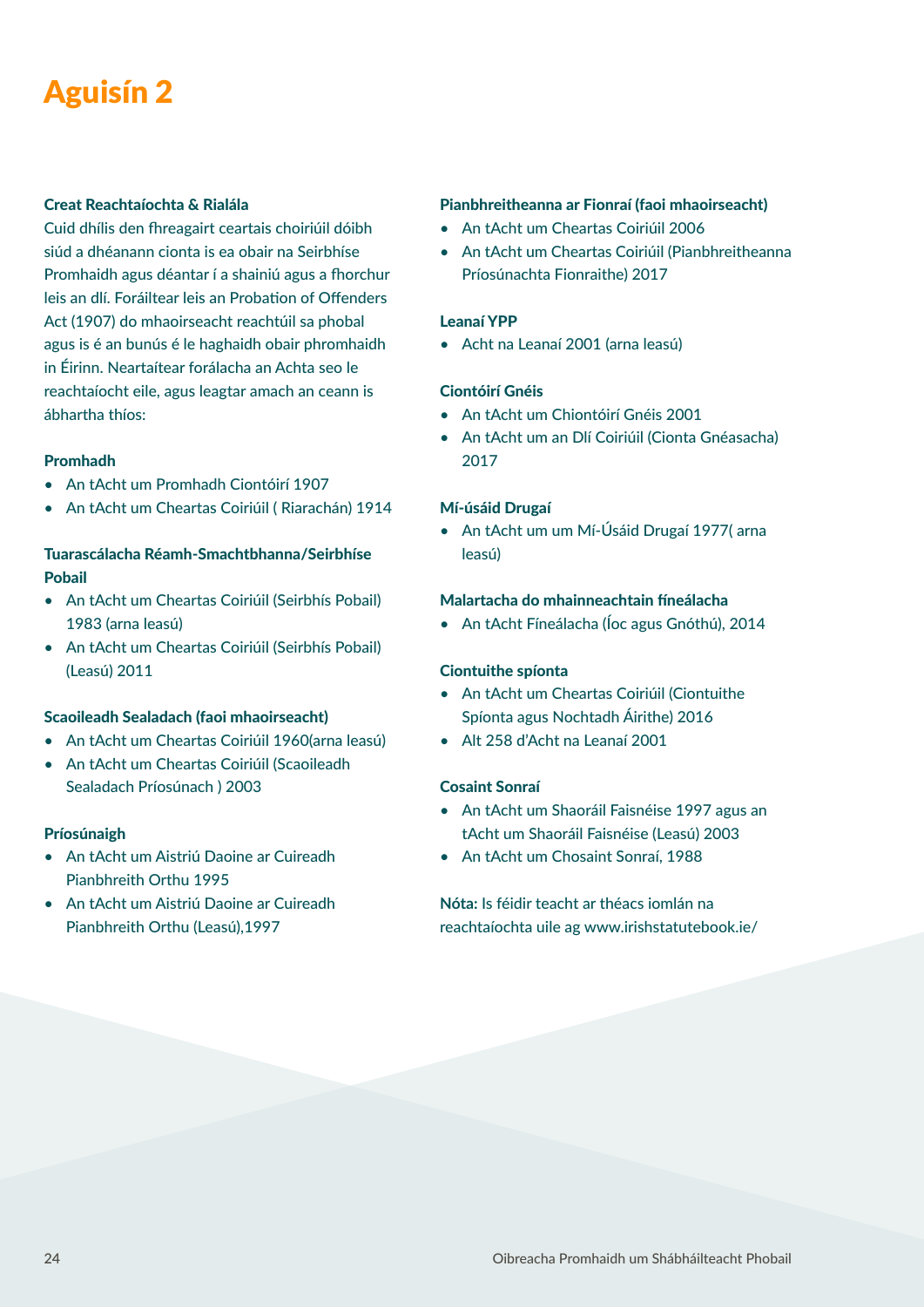### Chomh maith leis an reachtaíocht tá cleachtas promhaidh faoi threoir Rialacha agus Moltaí Náisiúnta agus Idirnáisiúnta:

- Moladh ó Chomhairle na hEorpa CM / Rec (2010) 1 ó Choiste na nAirí do bhallstáit ar Rialacha Promhaidh Chomhairle na hEorpa
- Moladh ó Chomhairle na hEorpa CM / Rec (2017) 3 maidir leis na Rialacha Eorpacha maidir le smachtbhannaí agus bearta pobail
- Moladh ó Chomhairle na hEorpa CM / Rec (2008) 11 maidir leis na Rialacha Eorpacha do chiontóirí óga atá faoi réir smachtbhannaí nó beart
- Rialacha Íosta Caighdeánacha na Náisiún Aontaithe maidir le Bearta Neamhchoimeádta (Rialacha Tóiceo) 1990
- Rialacha na Náisiún Aontaithe maidir le Cóireáil Ban Príosúnach agus Bearta Neamhchoimeádta do Chiontóirí Mná (Rialacha Bancác) 2010
- Rialacha Íosta Caighdeánacha na Náisiún Aontaithe maidir le Riarachán um Cheartas i leith an Aosa Óig (Rialacha Beijing) 1985
- Cód Iompair Ghairmiúil agus Eitice CORU d'Oibrithe Sóisialta (2010)
- Cairt Íospartach [https://www.victimscharter.](https://www.victimscharter.ie/wp-content/uploads/2020/04/Victims-Charter-22042020.pdf) [ie/wp-content/uploads/2020/04/Victims-](https://www.victimscharter.ie/wp-content/uploads/2020/04/Victims-Charter-22042020.pdf)[Charter-22042020.pdf](https://www.victimscharter.ie/wp-content/uploads/2020/04/Victims-Charter-22042020.pdf)
- Treoir 2012/29/AE ó Pharlaimint na hEorpa agus ón gComhairle an 25 Deireadh Fómhair

2012 lena mbunófar íoschaighdeáin maidir le cearta, tacaíocht agus cosaint íospartaigh na coireachta (Treoir um Chearta Íospartach)

- Treoirlínte ó Chomhairle na hEorpa maidir le hearcú, roghnú, oideachas, oiliúint agus forbairt ghairmiúil na foirne príosúin agus promhaidh (2019)
- Moladh ó Chomhairle na hEorpa CM/Rec (2018) 8 de Choiste na nAirí do na Ballstáit maidir le ceartas aisiríoch in ábhair choiriúla
- Treoirlínte Chomhairle na hEorpa maidir le seirbhísí príosúin agus promhaidh maidir le radacú agus antoisceachas foréigneach (2016)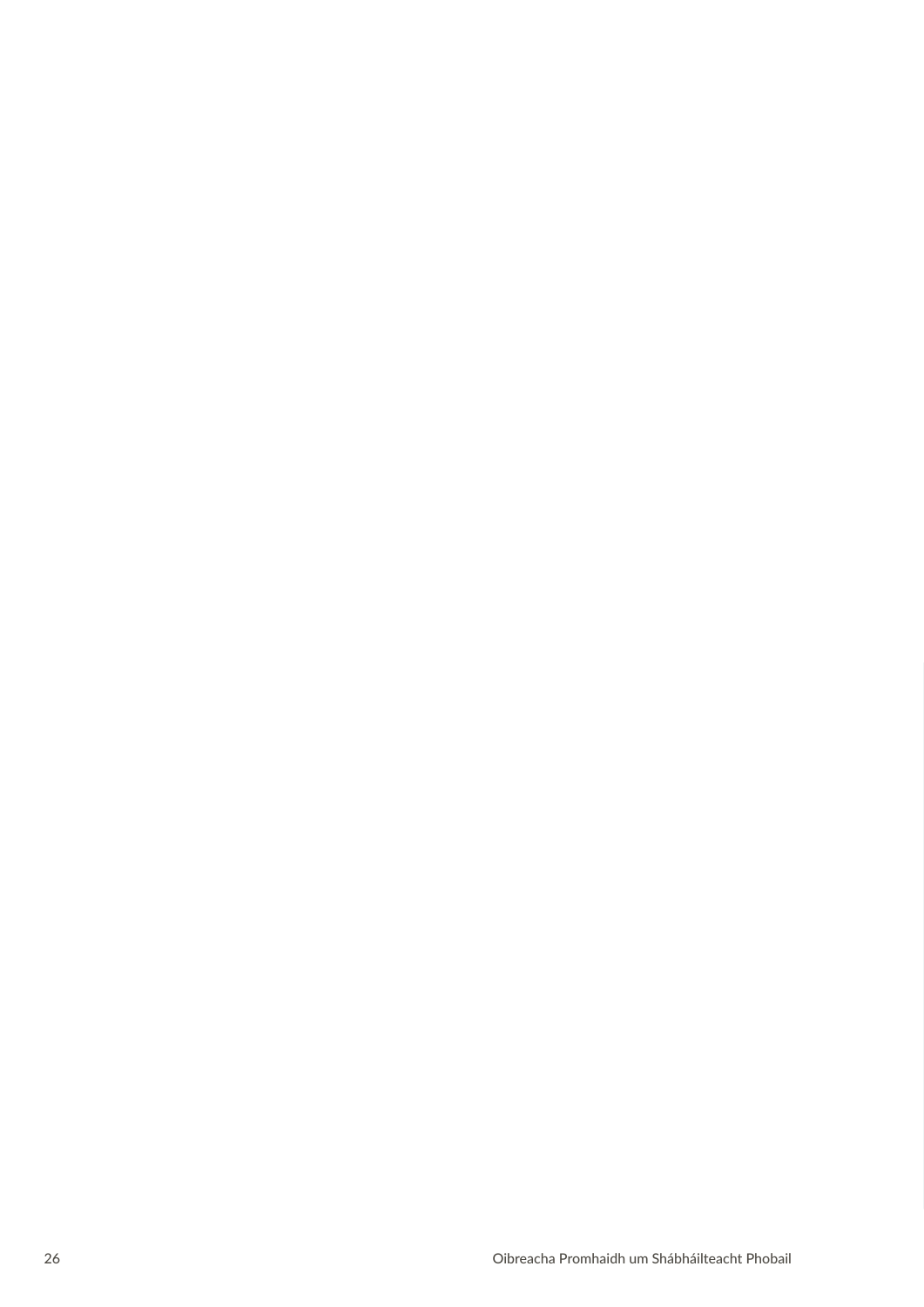